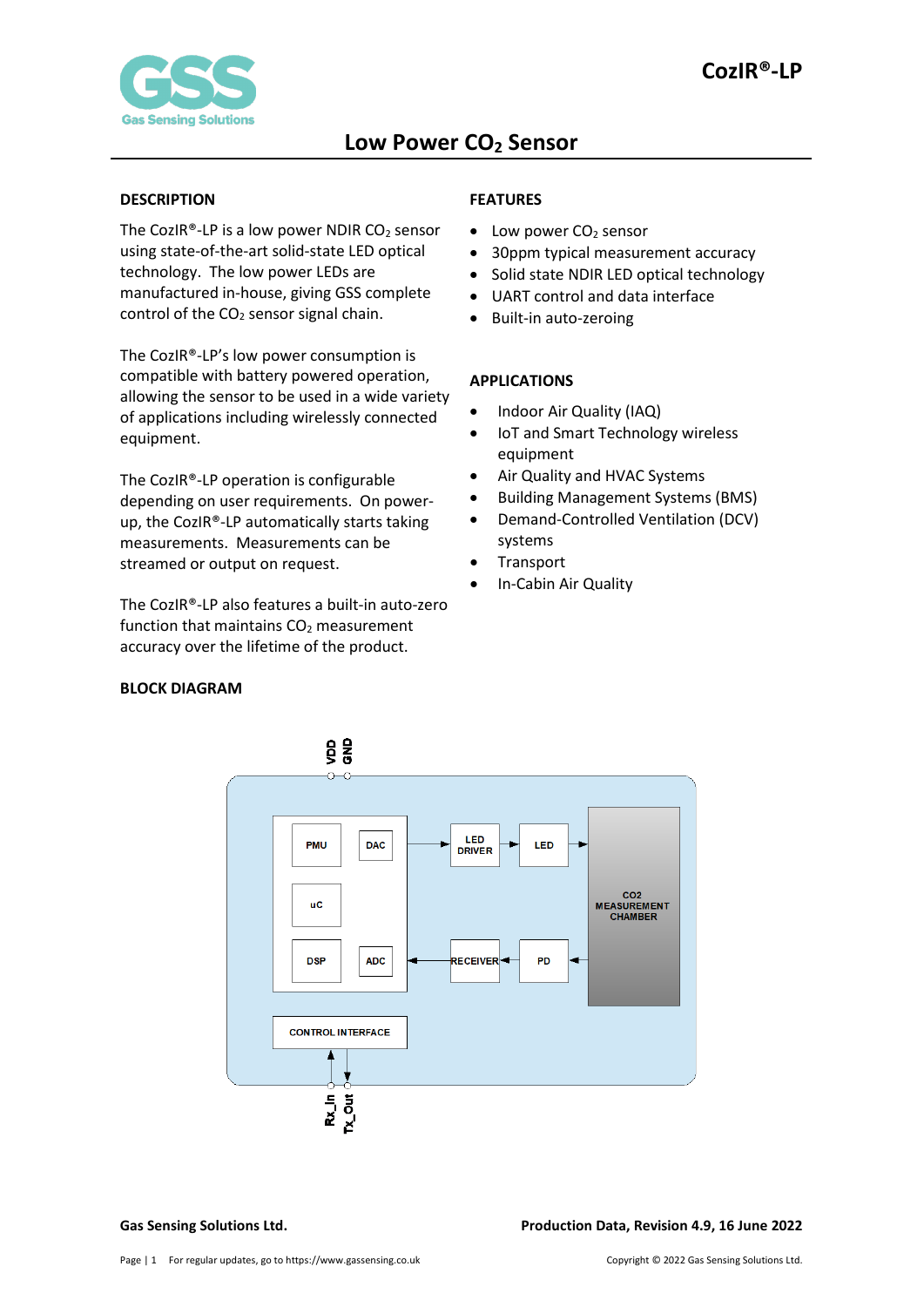

# Low Power CO<sub>2</sub> Sensor

#### **TABLE OF CONTENTS**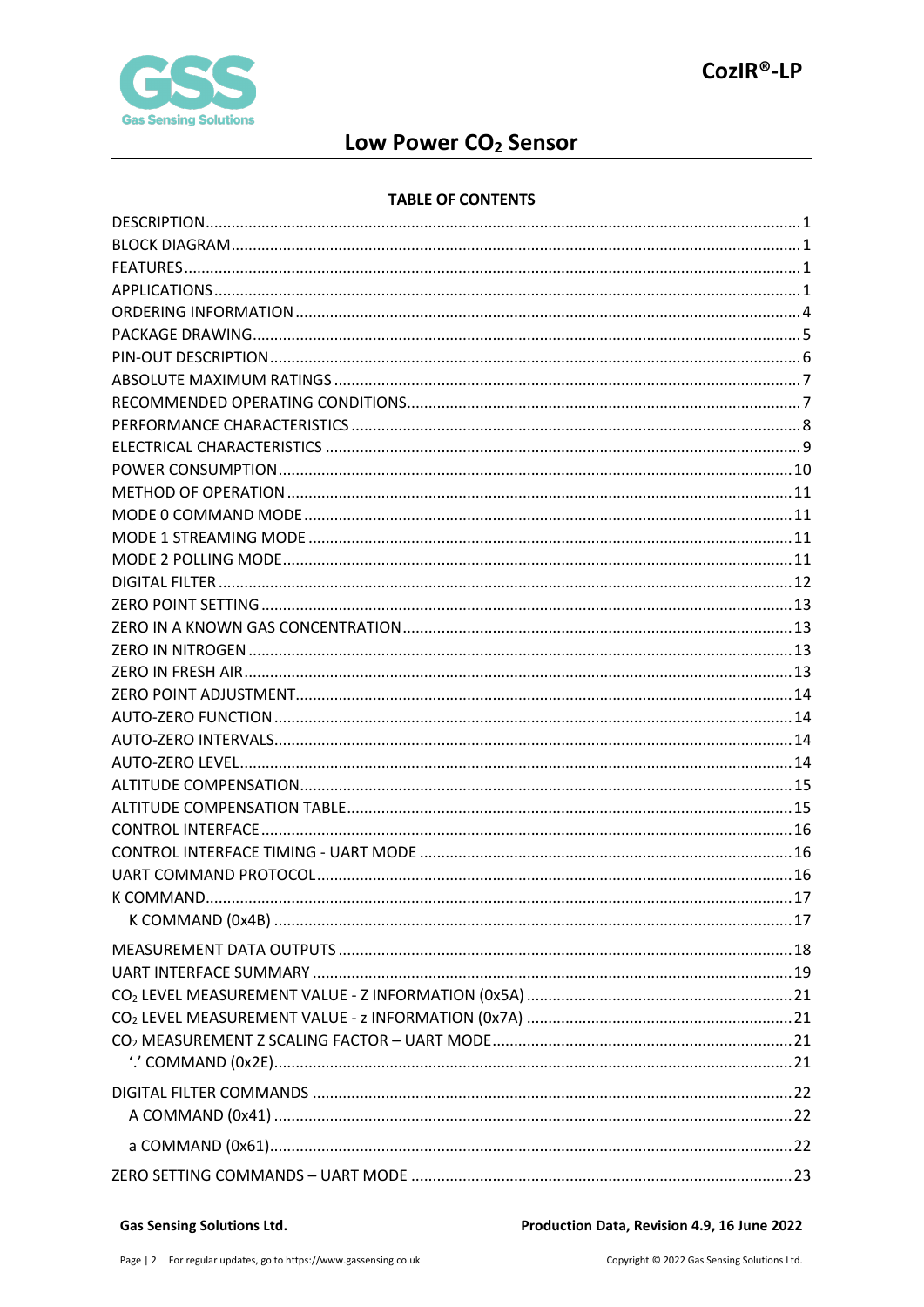

# Low Power CO<sub>2</sub> Sensor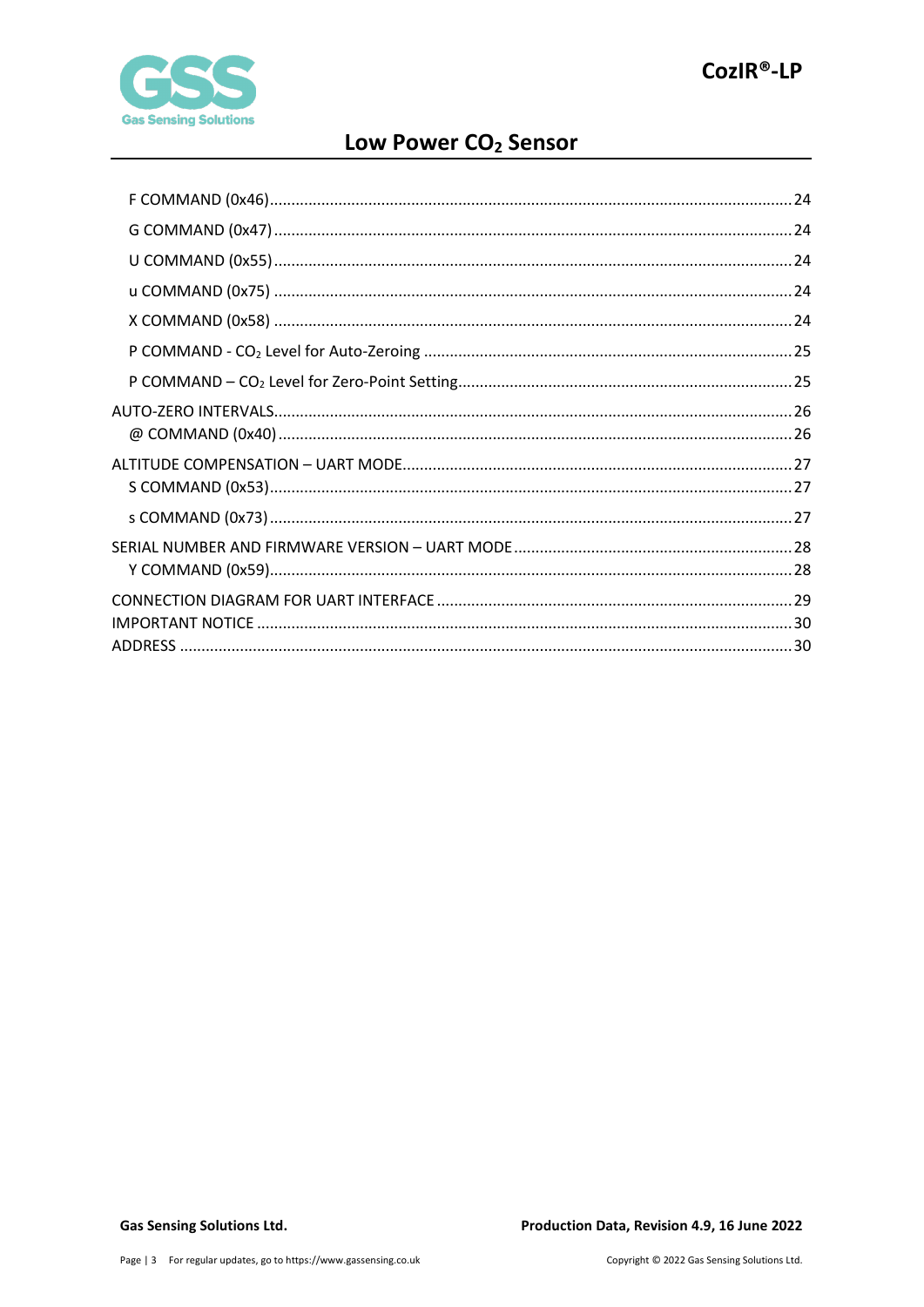

#### <span id="page-3-0"></span>**ORDERING INFORMATION**

### **CozIR®-LP-X**

|      | <b>Measurement Range</b> |
|------|--------------------------|
| 2000 | 2,000ppm                 |
| 5000 | 5,000ppm                 |
|      | 10,000ppm (1%)           |

See separate data sheet for CozIR®-LP evaluation kit options.

#### **Notes:**

- 1. Sensors are shipped individually or in trays
- 2. Tray quantity = 50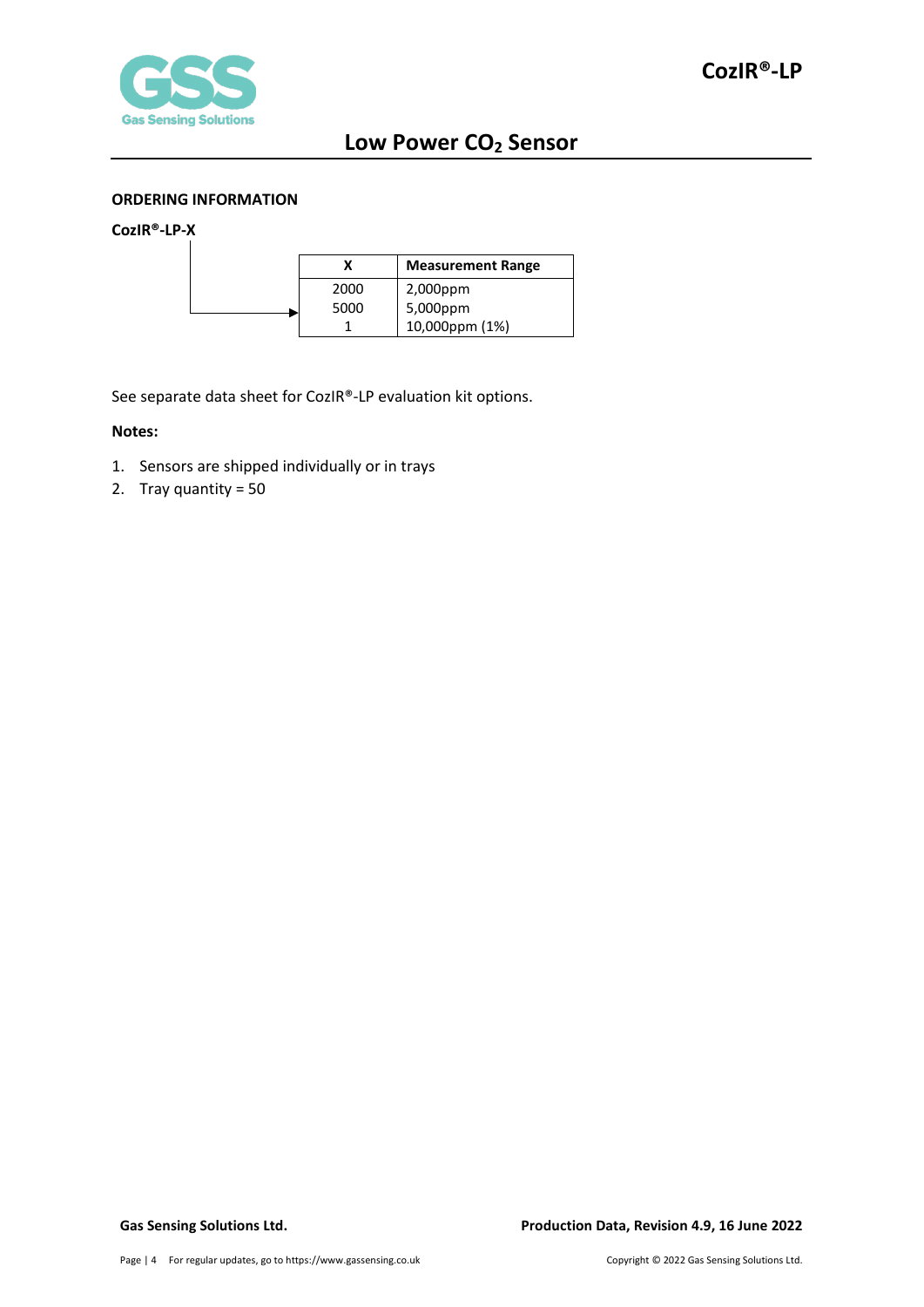

#### <span id="page-4-0"></span>**PACKAGE DRAWING**













**Bottom View**

## **Weight = 5g**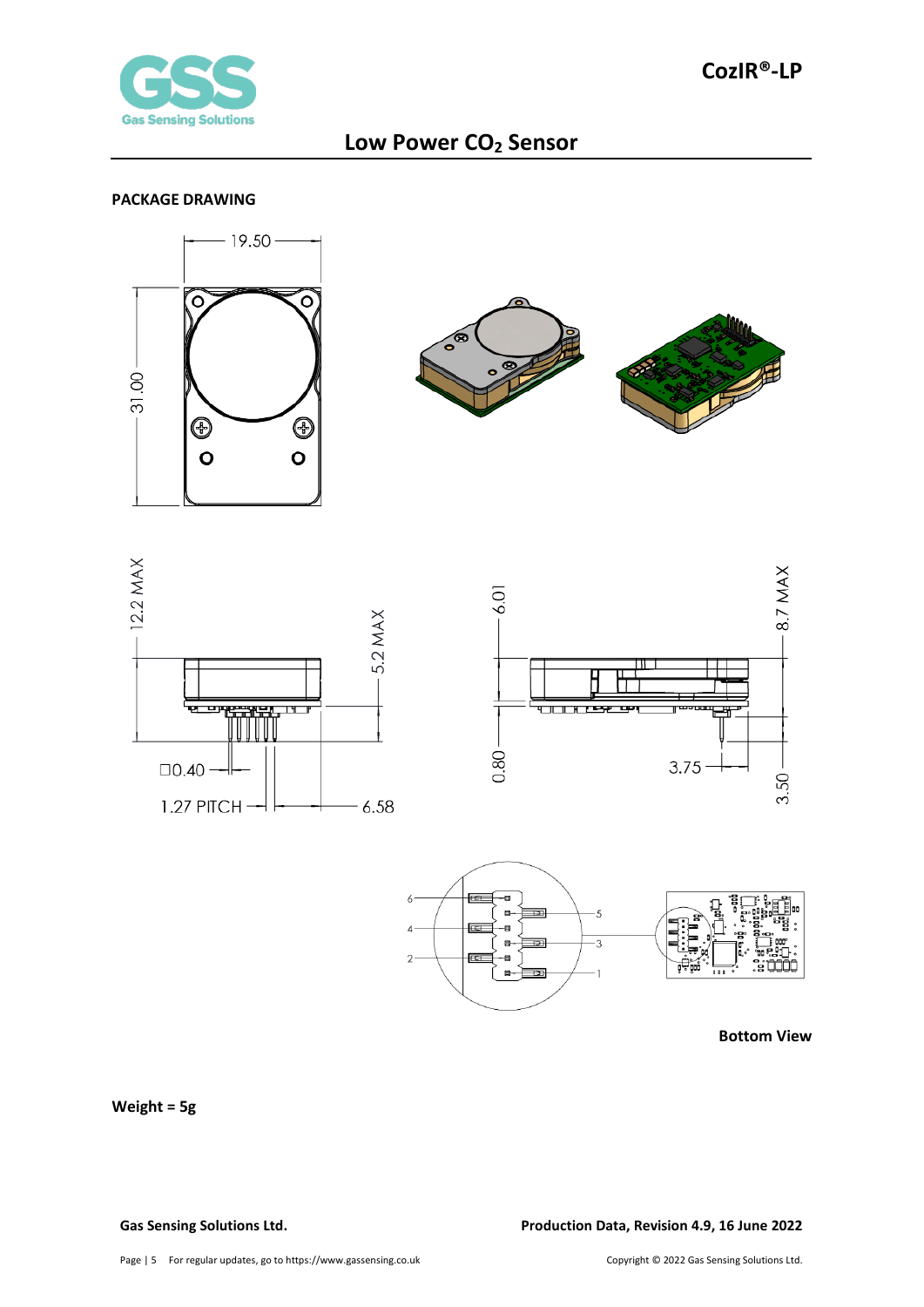

#### <span id="page-5-0"></span>**PIN-OUT DESCRIPTION**

| PIN | <b>NAME</b> | <b>TYPE</b>    | <b>DESCRIPTION</b>          |
|-----|-------------|----------------|-----------------------------|
|     | <b>GND</b>  | Supply         | Sensor ground               |
|     | <b>VDD</b>  | Supply         | Sensor supply voltage       |
|     | Rx In       | Digital Input  | <b>UART Receive Input</b>   |
| 4   | Tx Out      | Digital Output | <b>UART Transmit Output</b> |
|     | <b>NC</b>   | Unused         | Do not connect              |
| 6   | <b>NC</b>   | Unused         | Do not connect              |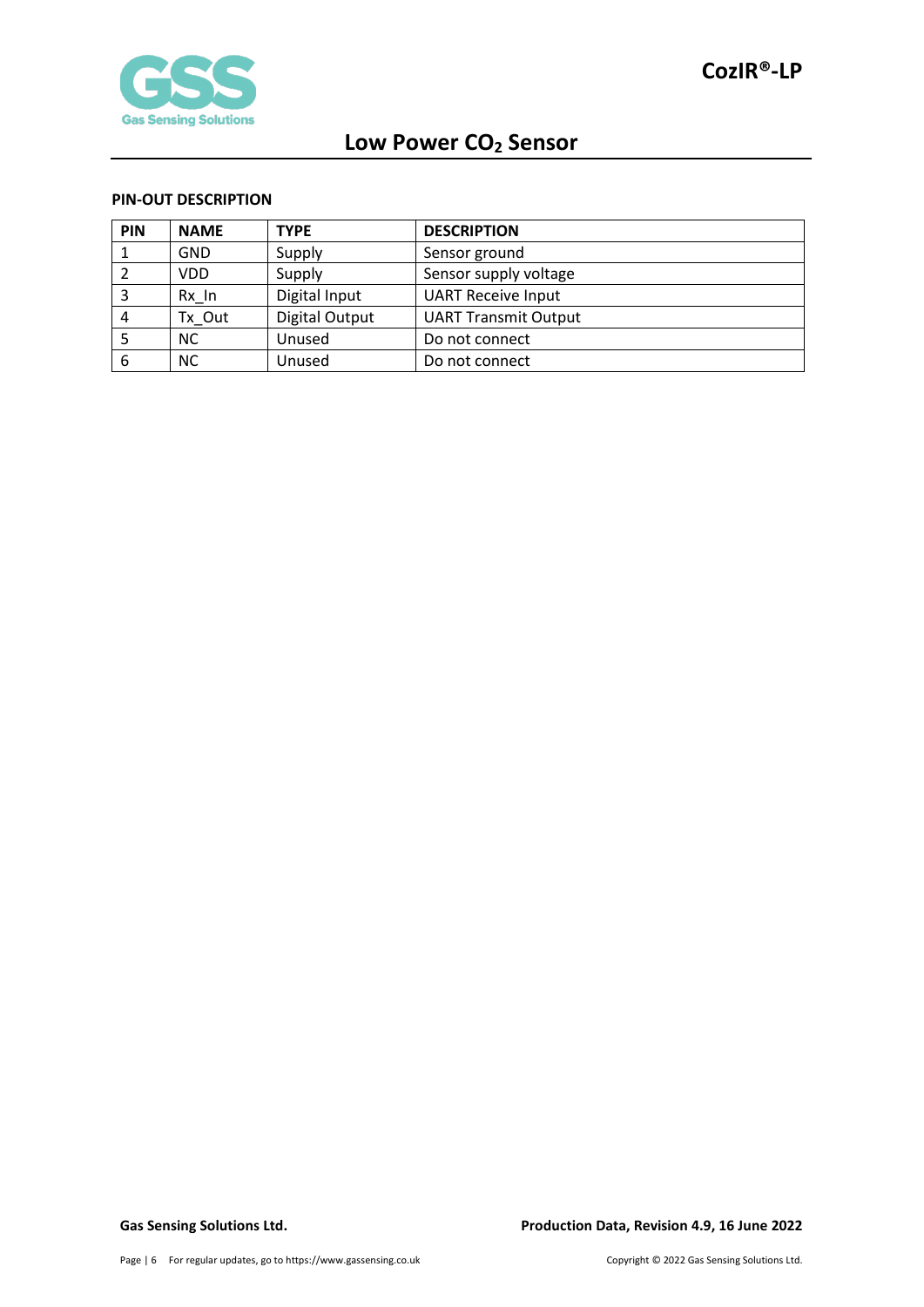

#### <span id="page-6-0"></span>**ABSOLUTE MAXIMUM RATINGS**

Absolute Maximum Ratings are stress ratings only. Permanent damage to the CozIR®-LP may be caused by continuously operating at or beyond these limits. The CozIR®-LP functional operating limits and guaranteed performance specifications are given at the test conditions specified.



ESD Sensitive Device. This sensor uses ESD sensitive components. It is therefore generically susceptible to damage from excessive static voltages. Proper ESD precautions must be taken during handling and storage of this device.

| <b>CONDITION</b>                              | <b>MIN</b>      | <b>MAX</b>      |
|-----------------------------------------------|-----------------|-----------------|
| <b>Supply Voltages</b>                        | $-0.3V$         | $+6.0V$         |
| Voltage Range Digital Inputs                  | GND -0.3V       | 5V              |
| Operating Temperature Range (T <sub>a</sub> ) | $0^{\circ}$ C   | $+50^{\circ}$ C |
| <b>Storage Temperature Range</b>              | $-40^{\circ}$ C | $+70^{\circ}$ C |
| Humidity Range (RH), non-                     | 0               | 95%             |
| condensing                                    |                 |                 |
| <b>Operating Ambient Pressure Range</b>       | 500mbar         | 2bar            |

#### <span id="page-6-1"></span>**RECOMMENDED OPERATING CONDITIONS**

| <b>PARAMETER</b> | <b>SYMBOL</b> | MIN  | TYP | <b>MAX</b> | UNIT |
|------------------|---------------|------|-----|------------|------|
| Supply           | VDD           | 3.25 | ر.ر | ب          |      |
| Ground           | GND           |      |     |            |      |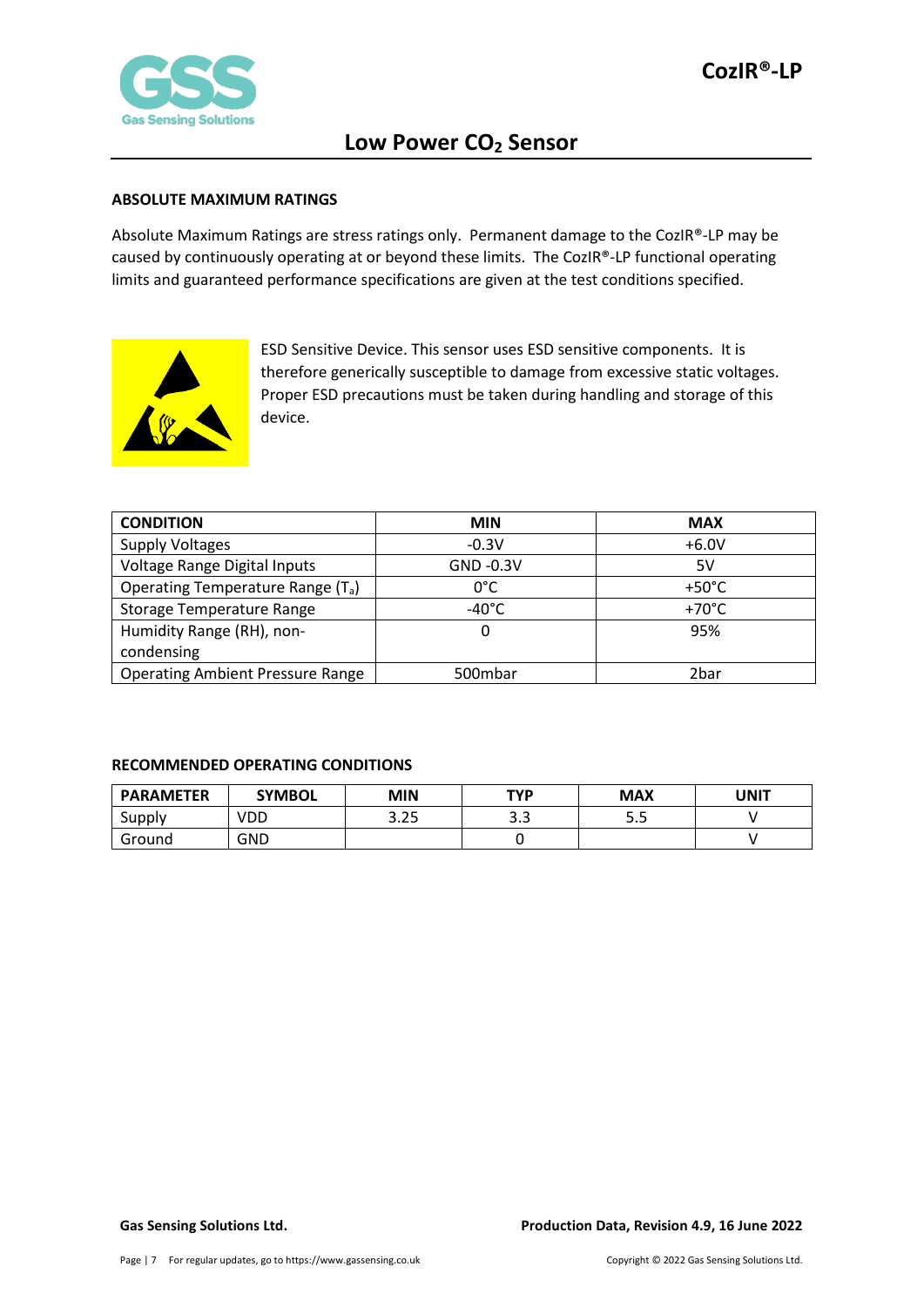

#### <span id="page-7-0"></span>**PERFORMANCE CHARACTERISTICS**

#### **Test Conditions Unless Otherwise Specified**

VDD =  $3.3V$ , GND =  $0V$ . CO<sub>2</sub> = 450ppm, RH = 0% non-condensing, T=  $25^{\circ}$ C, Pressure = 1013mbar

| <b>PARAMETER</b>                        | <b>SYMBOL</b> | <b>TEST</b>                                                                                                                   | <b>MIN</b>  | <b>TYP</b>          | <b>MAX</b>          | <b>UNIT</b> |
|-----------------------------------------|---------------|-------------------------------------------------------------------------------------------------------------------------------|-------------|---------------------|---------------------|-------------|
|                                         |               | <b>CONDITIONS</b>                                                                                                             |             |                     |                     |             |
| $CO2$ measurement                       |               |                                                                                                                               | 0           |                     | 2,000               | ppm         |
| range                                   |               |                                                                                                                               | $\mathbf 0$ |                     | 5,000               | ppm         |
|                                         |               |                                                                                                                               | $\mathbf 0$ |                     | 10,000              | ppm         |
| Accuracy                                |               | @25°C                                                                                                                         |             | ±(30)<br>$+3%$ rdg) | ±(45)<br>$+3%$ rdg) | ppm         |
|                                         |               | 0°C to +50°C, after<br>zeroing @25°C                                                                                          |             | ±(30)<br>$+3%$ rdg) |                     | ppm         |
| CO <sub>2</sub> RMS Noise               |               | 16 pulses per<br>reading.                                                                                                     |             |                     |                     | ppm         |
| Time to Valid                           |               | First value from                                                                                                              |             | 0.8                 |                     | secs        |
| <b>Measurement After</b>                |               | sensor                                                                                                                        |             |                     |                     |             |
| Power-On                                |               |                                                                                                                               |             |                     |                     |             |
| <b>Response Time</b>                    |               | From Oppm to T <sub>90</sub><br>(half full-scale),<br>default settings,<br>limited by diffusion<br>through membrane<br>window |             | 30                  |                     | secs        |
| Repeatability                           |               |                                                                                                                               |             | ±(30)<br>$+3%$ rdg) |                     | %           |
| Pressure<br>Dependence <sup>1,2,3</sup> |               | Per mbar deviation<br>from 1013mbar,<br>950-1050mbar                                                                          |             | 0.14                |                     | %           |
| Current                                 |               | Peak current when                                                                                                             |             | 15                  |                     | mA          |
| Consumption                             |               | sampling, 16 pulses<br>per reading                                                                                            |             |                     |                     |             |
|                                         |               | Peak at turn-on                                                                                                               |             | 40                  |                     | mA          |
|                                         |               | <b>SLEEP Mode</b>                                                                                                             |             | 0.01                |                     | mA          |

#### **Note**

- 1. CO<sub>2</sub> measurement error based on changes to barometric pressure from nominal 1013mbar
- 2. Corrected value (Z) valid only for <1% CO<sub>2</sub> gas concentrations and specified barometric pressure range

3. 
$$
Z_{\text{(corrected)}} = Z_{\text{(actual reading)}} + Z_{\text{(actual reading)}} + \frac{Z_{\text{(actual reading)}} + \frac{1013 - \text{Actual Pressure}}}{100} + \frac{1013 - \text{Actual pressure}}{100} + \frac{1013 - \text{Actual pressure}}{100} + \frac{1013 - \text{Actual pressure}}{100} + \frac{1013 - \text{Actual pressure}}{100} + \frac{1013 - \text{Actual pressure}}{100} + \frac{1013 - \text{Actual pressure}}{100} + \frac{1013 - \text{Actual pressure}}{100} + \frac{1013 - \text{Actual pressure}}{100} + \frac{1013 - \text{Actual pressure}}{100} + \frac{1013 - \text{Actual pressure}}{100} + \frac{1013 - \text{Actual pressure}}{100} + \frac{1013 - \text{Actual pressure}}{100} + \frac{1013 - \text{Actual pressure}}{100} + \frac{1013 - \text{Actual pressure}}{100} + \frac{1013 - \text{Actual pressure}}{100} + \frac{1013 - \text{Actual pressure}}{100} + \frac{1013 - \text{Actual pressure}}{100} + \frac{1013 - \text{Actual pressure}}{100} + \frac{1013 - \text{Actual pressure}}{100} + \frac{1013 - \text{Actual pressure}}{100} + \frac{1013 - \text{Actual pressure}}{100} + \frac{1013 - \text{Actual pressure}}{100} + \frac{1013 - \text{Actual pressure}}{100} + \frac{1013 - \text{Actual pressure}}{100} + \frac{1013 - \text{Actual pressure}}{100} + \frac{1013 - \text{Actual pressure}}{100} + \frac{1013 - \text{Actual pressure}}{100} + \frac{1013 - \text{Actual pressure}}{100} + \frac{1013 - \text{Standard pressure}}{100} + \frac{1013 - \text{Standard pressure}}{100} + \frac{1013 - \text{Standard pressure}}{100} + \frac{1013 - \text{Standard pressure}}{100} + \frac{1013 - \text{Standard pressure}}{100} + \frac{1013 - \text{Standard pressure}}{100} + \frac{1013 - \text{Standard pressure}}{100} + \frac
$$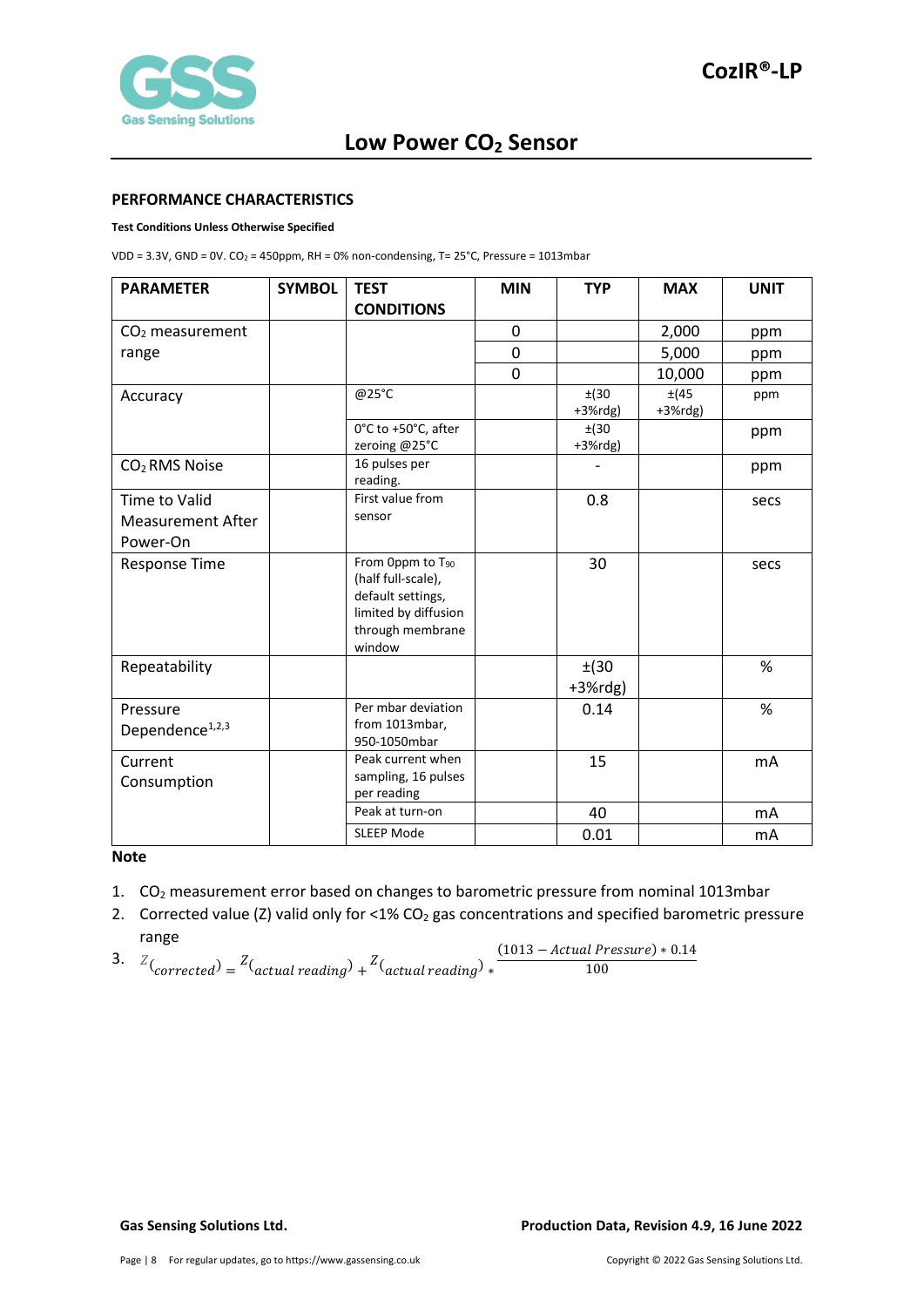

## <span id="page-8-0"></span>**ELECTRICAL CHARACTERISTICS**

| <b>PARAMETER</b>            | <b>SYMBOL</b> | <b>TEST</b>       | <b>MIN</b> | TYP | <b>MAX</b> | UNIT |
|-----------------------------|---------------|-------------------|------------|-----|------------|------|
|                             |               | <b>CONDITIONS</b> |            |     |            |      |
| <b>Digital Input/Output</b> |               |                   |            |     |            |      |
| Input HIGH Level            |               |                   | 1.8        |     |            |      |
| Input LOW Level             |               |                   |            |     | 1.0        |      |
| Output HIGH Level           |               | $I_{OH} = +1mA$   | 2.6        |     |            |      |
| Output LOW Level            |               | $\ln = -1$ mA     |            |     | 0.4        |      |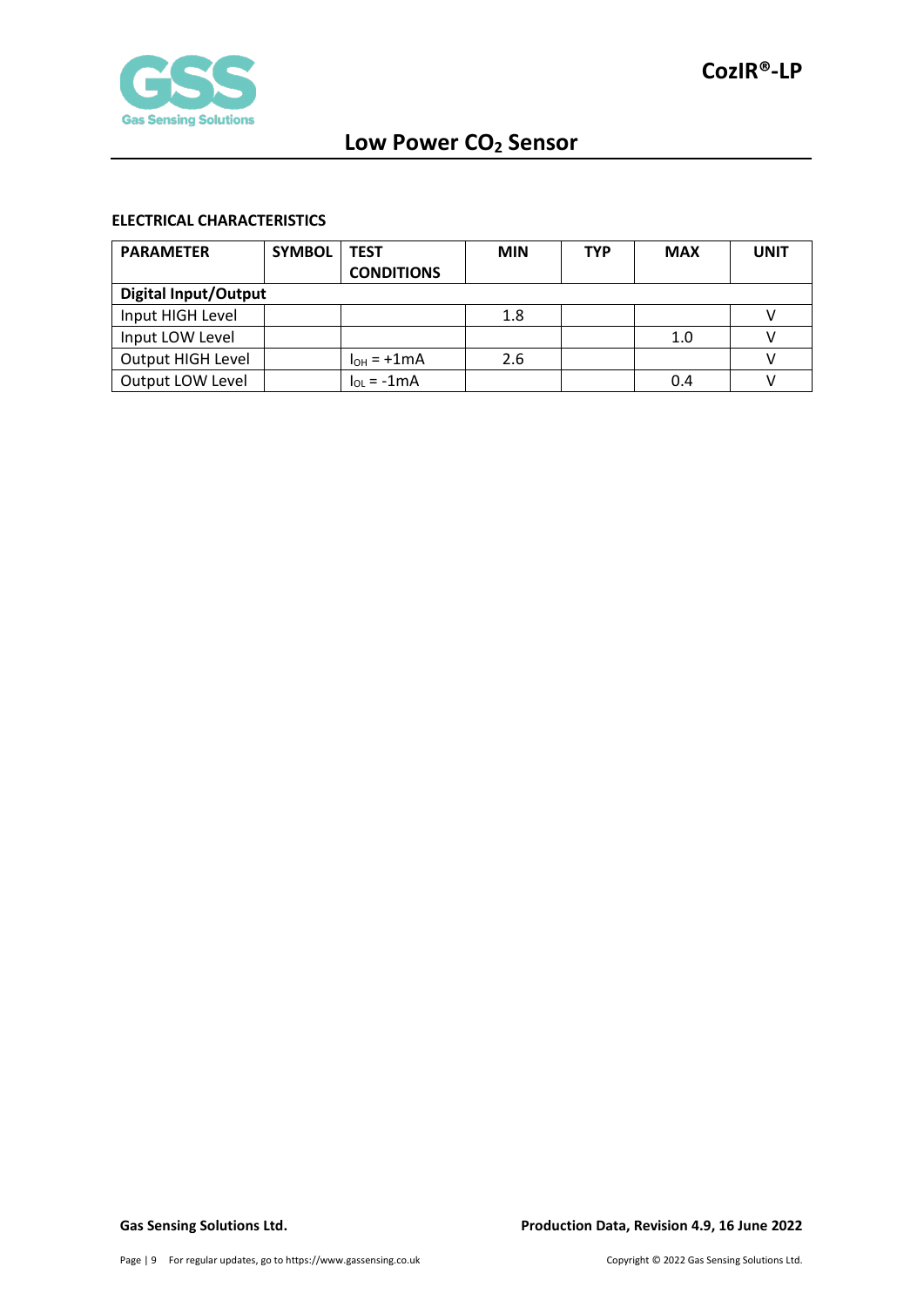

#### <span id="page-9-0"></span>**POWER CONSUMPTION**

#### **Test Conditions Unless Otherwise Specified**

VDD =  $3.3V$ , GND =  $0V$ . CO<sub>2</sub> =  $450$ ppm, RH =  $0\%$  non-condensing, T=  $25^{\circ}$ C, Pressure =  $1013$ mbar

| <b>SETTING</b> | <b>SYMBOL</b> | <b>TEST CONDITIONS</b> | <b>VDD</b> |          | <b>Total</b> |
|----------------|---------------|------------------------|------------|----------|--------------|
|                |               |                        |            |          | <b>Power</b> |
|                |               |                        |            | $1$ (mA) | mW           |
| <b>OFF</b>     |               | No power applied       |            | O        | 0            |
| Active, SLEEP  |               |                        | 3.3        | 0.01     | 0.03         |
| mode, no       |               |                        |            |          |              |
| measurement    |               |                        |            |          |              |
| Active, taking |               | Default settings       | 3.3        |          | 3.5          |
| measurements   |               |                        |            |          |              |

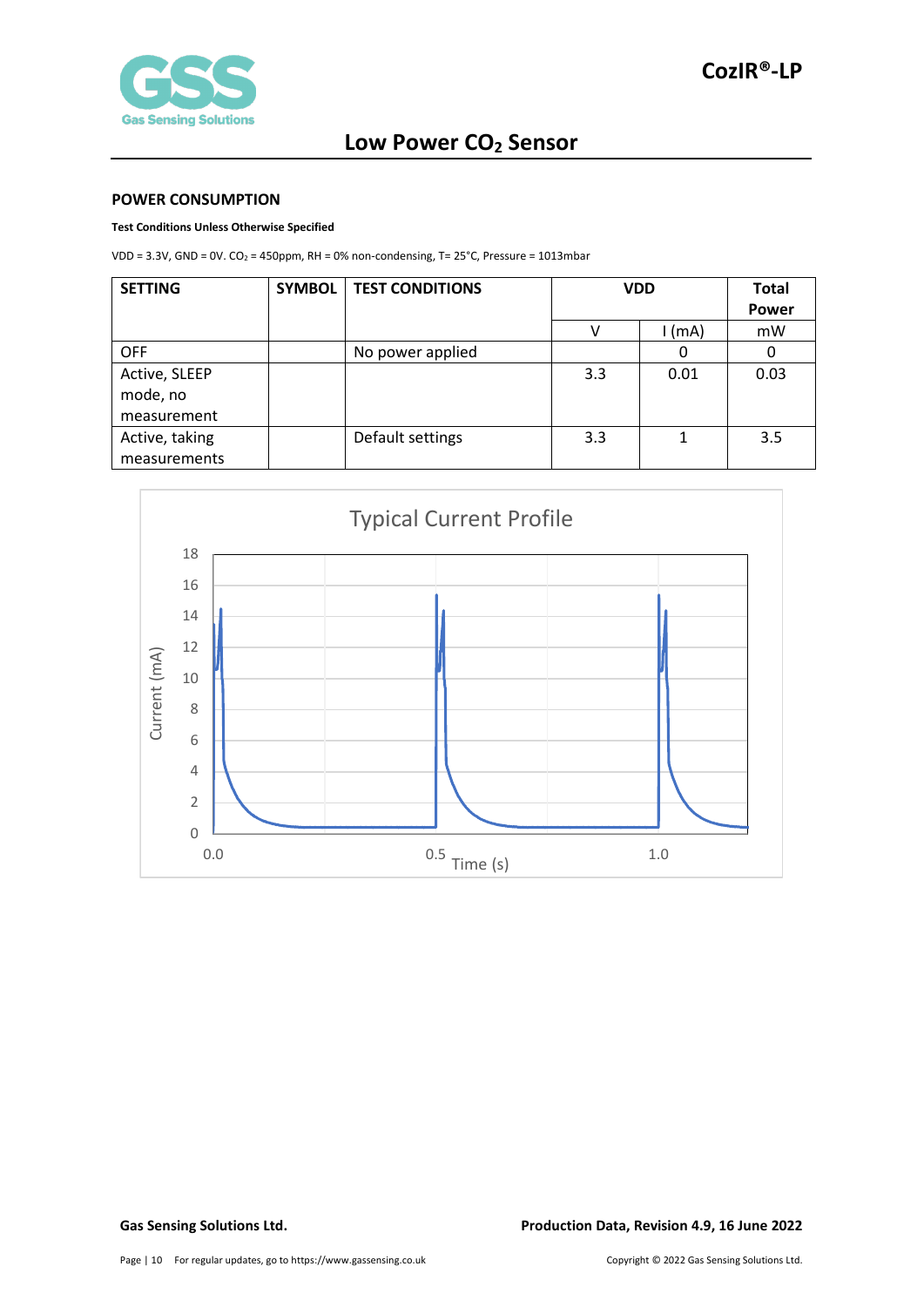

#### <span id="page-10-0"></span>**METHOD OF OPERATION**

The CozIR®-LP is designed for low power applications where power is often at a premium. After power is applied to the CozIR®-LP, the sensor will automatically start to take  $CO<sub>2</sub>$  measurements using the Mode 1 default settings, where the sensor is pre-programmed to send  $CO<sub>2</sub>$  measurement data at 2 readings per second.

The measurement rate is fixed at 2 readings per second at 9600 baud rate. The sensor will return the previous CO2 measurement results if the user requests more frequent measurements.

The CozIR®-LP has 3 potential modes of operation.

### <span id="page-10-1"></span>**MODE 0 COMMAND MODE**

In this mode, the sensor is in a SLEEP mode, waiting for commands. No measurements are made. There is no latency in command responses. All commands that report measurements or alter the zero-point settings are disabled in Mode 0. Mode 0 is NOT retained after power cycling.

### <span id="page-10-2"></span>**MODE 1 STREAMING MODE**

This is the factory default setting. Measurements are reported twice per second. Commands are processed when received, except during measurement activity, so there may be a time delay of up to 100ms in responding to commands.

#### <span id="page-10-3"></span>**MODE 2 POLLING MODE**

In polling mode, the sensor only reports readings when requested. The sensor will continue to take measurements in the background, but the output stream is suppressed until data is requested. The sensor will always power up in streaming or polling mode, whichever mode was used before the power cycle.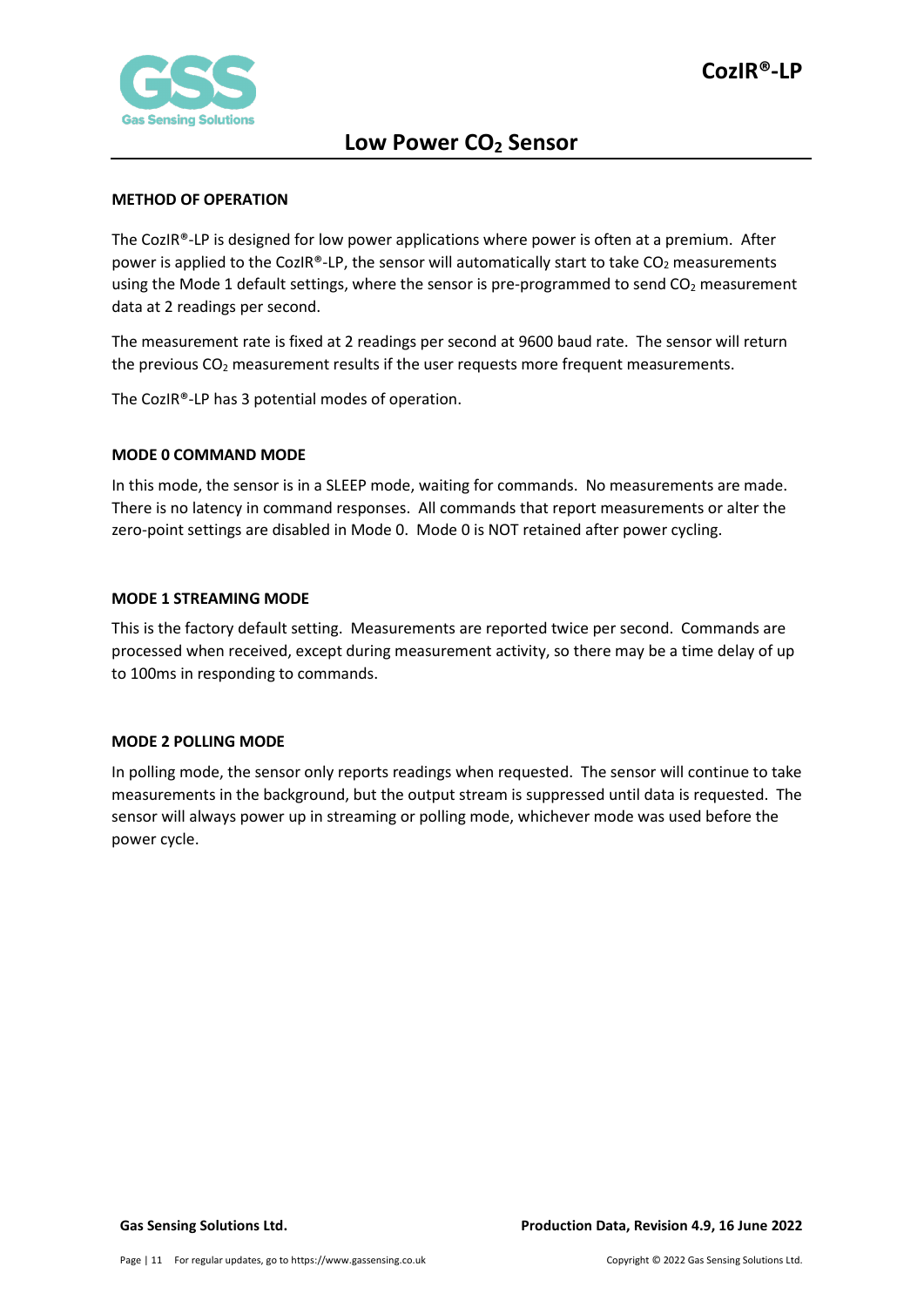

#### <span id="page-11-0"></span>**DIGITAL FILTER**

The  $CO<sub>2</sub>$  gas chamber is illuminated with a nominal 4.25um wavelength LED and the signal received using a photo-diode. The signal from the photo-diode is processed and filtered by the sensor to remove noise and provide an accurate  $CO<sub>2</sub>$  reading. High frequency noise coming from the sampling process is removed using a proprietary lowpass filter. The digital filter setting can be varied, allowing the user to reduce measurement noise at the expense of the measurement response time.

The ideal digital filter setting is application specific and is normally a balance between  $CO<sub>2</sub>$  reading accuracy and response time. The CozIR®-LP sensor will also output the raw unfiltered  $CO<sub>2</sub>$ measurement data. This data can be post processed using alternative filter algorithms.



The graph above shows the effects of the filter on the  $CO<sub>2</sub>$  measurement data (Z). The unfiltered output (z) is shown in orange and the filtered output (Z) shown in blue.



The graph above shows the effect of the filter on response times. Increasing the filter setting increases the measurement output response time.  $T_{90}$  is the time to 90% of reading. The CozIR®-LP takes 2 readings per second. The CozIR®-LP sensor will also output the raw unfiltered  $CO<sub>2</sub>$ measurement data. This data can be post processed using alternative filter algorithms.

#### **Gas Sensing Solutions Ltd. Production Data, Revision 4.9, 16 June 2022**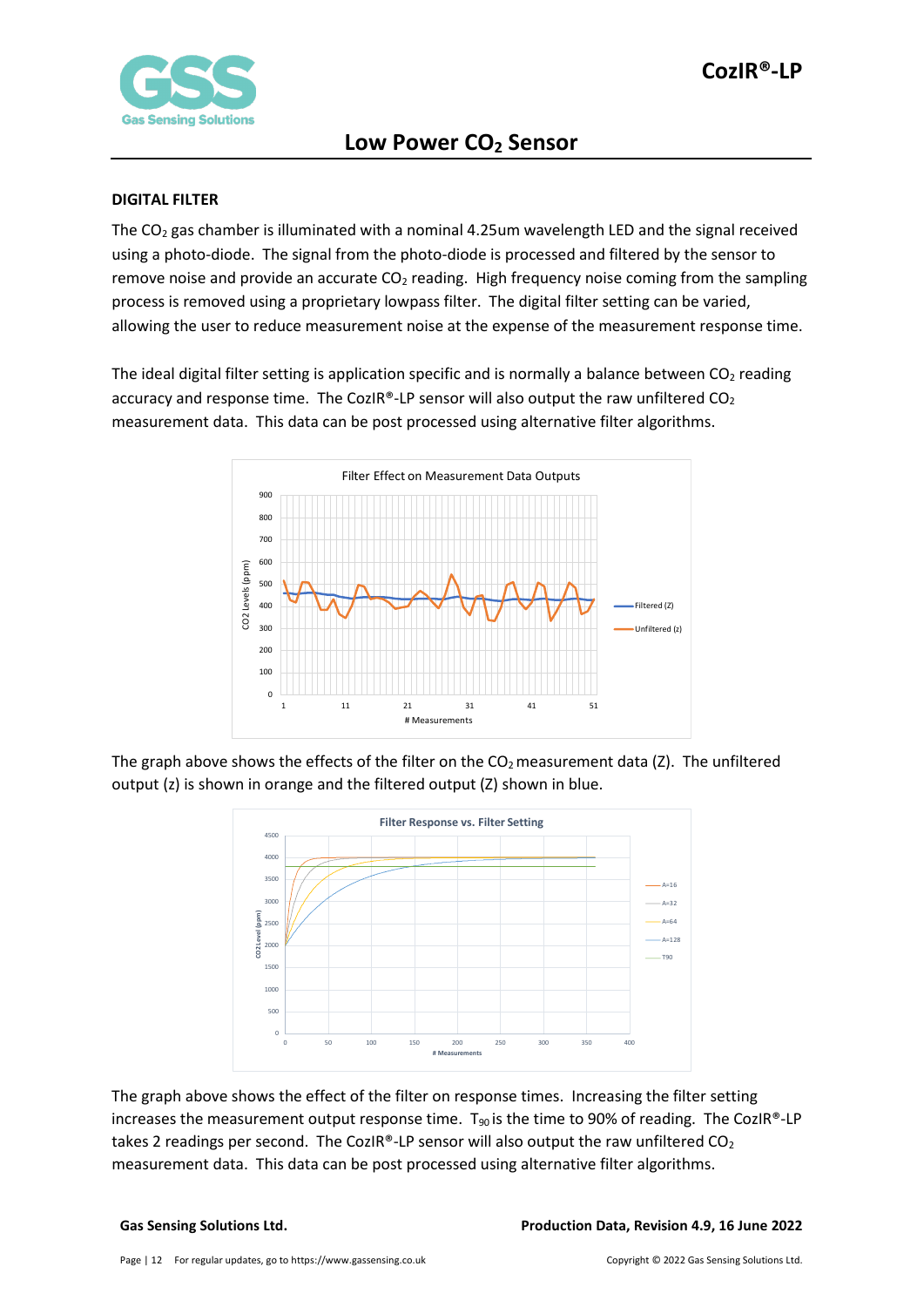

#### <span id="page-12-0"></span>**ZERO POINT SETTING**

In all cases, the best zero is obtained when the gas concentration is stable, and the sensor is at a stabilised temperature. Zero-point settings are not cumulative and only the latest zero-point setting is effective. For example, there is no benefit in zeroing in nitrogen, and then zeroing in a calibration gas. The sensor will store only the latest zero point regardless of what method is used. There are a several different methods available to the user to set the zero point of the sensor.

#### <span id="page-12-1"></span>**ZERO IN A KNOWN GAS CONCENTRATION**

Place the sensor in a known gas concentration and allow time for the sensor temperature to stabilise, and for the gas to be fully diffused into the sensor.

Power up the sensor, wait for the READY pin to indicate the sensor interface is active. Write the known concentration level to the sensor, then initiate the Zero in a Known Gas calibration method. The concentration must be in ppm**.**

#### <span id="page-12-2"></span>**ZERO IN NITROGEN**

Place the sensor in the nitrogen gas and allow time for the sensor temperature to stabilise, and for the gas to be fully diffused into the sensor. Power up the sensor, wait for the READY pin to indicate the sensor interface is active. Initiate the Zero in Nitrogen command. The sensor is zeroed assuming a 0ppm CO<sub>2</sub> environment.

#### <span id="page-12-3"></span>**ZERO IN FRESH AIR**

If there is no calibration gas or nitrogen available, the sensor zero point can be set in fresh air. Ambient CO<sub>2</sub> concentrations in fresh air are typically 400ppm. This level is programmable over a range from 0ppm to the full scale of the sensor.

Place the sensor in a fresh air environment and allow time for the sensor temperature to stabilise, and for the fresh air to be fully diffused into the sensor. Power up the sensor, wait for the READY pin to indicate the sensor interface is active.

The user can initiate a Zero in Fresh Air zero cycle. The sensor can use the default fresh air  $CO<sub>2</sub>$ concentration value (400ppm), or the user can write a different fresh air value to the sensor if desired. The concentration must be in ppm**.**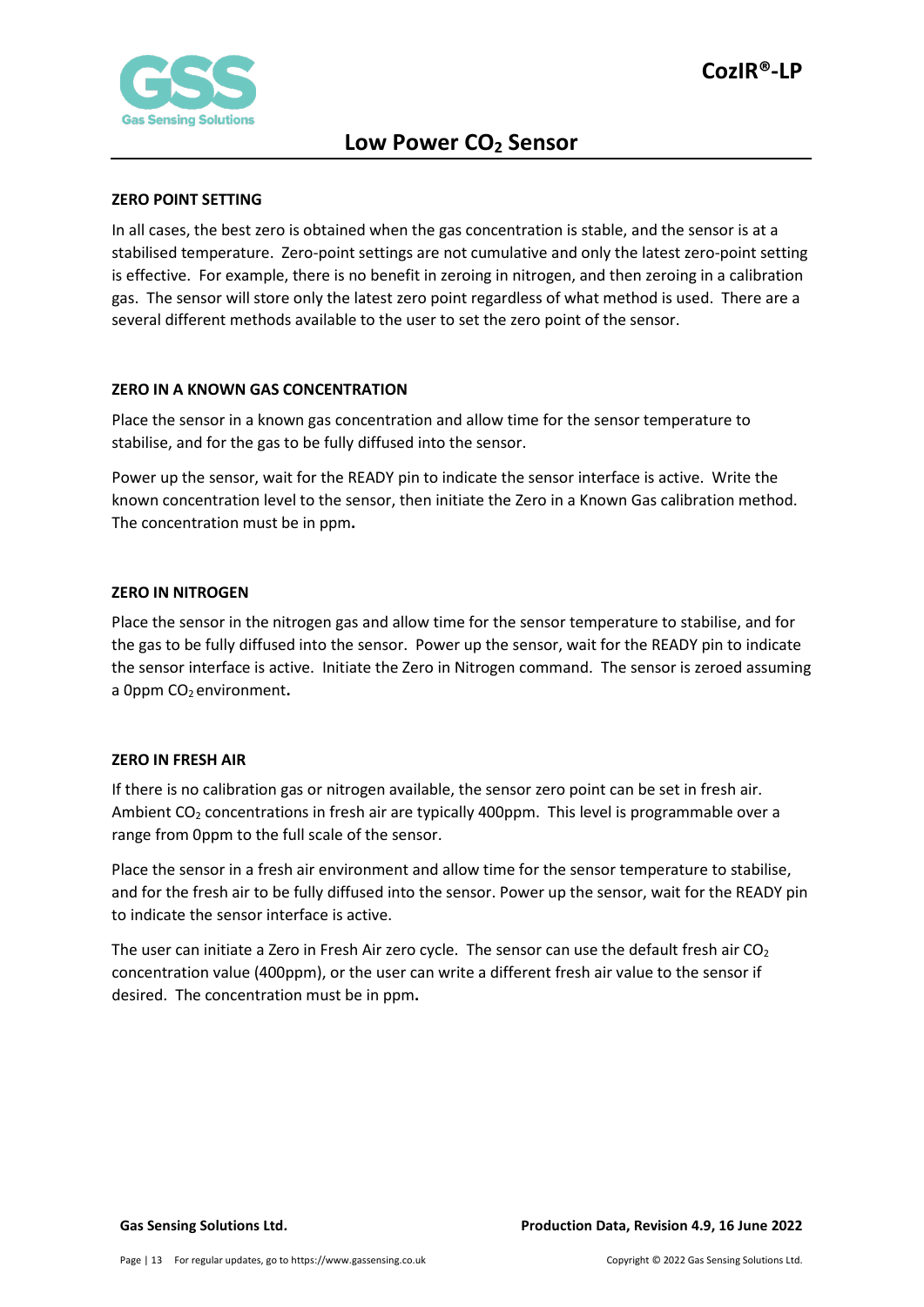

#### <span id="page-13-0"></span>**ZERO POINT ADJUSTMENT**

If the  $CO<sub>2</sub>$  concentration and the sensor reported concentrations are known, the zero point can be adjusted using the known concentration to fine tune the zero point. For example, if the sensor has been in an environment that has been exposed to outside air, and the sensor reading is known at that time, the zero point can be fine-tuned to correct the reading. This is typically used to implement automated zeroing routines.

### <span id="page-13-1"></span>**AUTO-ZERO FUNCTION**

The sensor has a built-in auto-zeroing function. To function correctly, the sensor must be exposed to typical background levels (400-450ppm) at least once during the auto-zero period. For example, many buildings will drop quickly to background  $CO<sub>2</sub>$  levels when unoccupied overnight or at weekends. The auto-zero function uses the information gathered during these periods to re-zero. The sensor will reset the 'zero' level every time it does an auto-zero.

Auto-zero is ENABLED by default. If the sensor is powered down, the auto-zero period settings are reset to the default value.

The auto-zero function works in the same way as the *ZERO IN FRESH AIR* command. Auto-zeroing is enabled by default. It is enabled to operate automatically but can be disabled or it can be forced. The user can also independently adjust the  $CO<sub>2</sub>$  level used for auto-zeroing. Typically, it is set to the same value as the *ZERO IN FRESH AIR* value, but it can also be set at a different level if desired.

### <span id="page-13-2"></span>**AUTO-ZERO INTERVALS**

The auto-zero period can be programmed by the user. The sensor can be programmed to undertake an initial auto-zero after power-on. Thereafter, the auto-zero period can be set independently of the start-up auto-zero time. Note, the auto-zero timer is reset if the sensor is powered down.

| <b>Auto-Zero Period</b> | <b>Minimum Value</b> | <b>Maximum Value</b> | Default Value | <b>Resolution</b> |
|-------------------------|----------------------|----------------------|---------------|-------------------|
| Initial Auto-Zero       | $0.1$ davs           | 37.9 days            | 1 davs        | $0.1$ day         |
| <b>On-Going Auto-</b>   | $0.1$ davs           | 37.9 days            | 8 days        | $0.1$ day         |
| Zero                    |                      |                      |               |                   |

#### <span id="page-13-3"></span>**AUTO-ZERO LEVEL**

The background concentration will depend on sensor location. Ambient levels are typically in the range of 400ppm - 450ppm. The factory default is set to 400ppm. The user can change the background ambient level used for auto-zeroing. The value is stored in the sensor.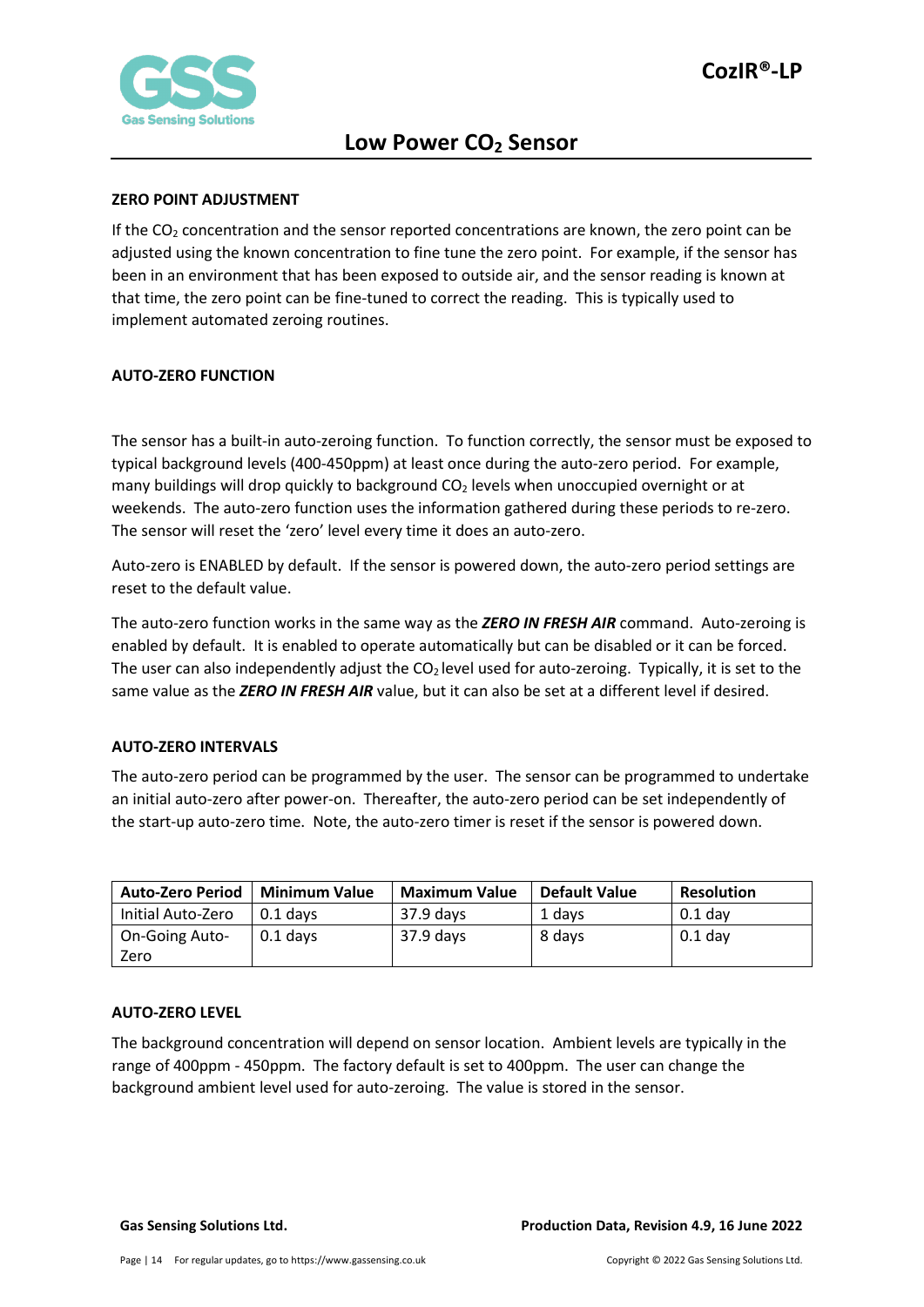

#### <span id="page-14-0"></span>**ALTITUDE COMPENSATION**

NDIR gas sensors detect the concentration of gas by measuring the degree of light absorption by the gas analyte. The degree of light absorption is then converted into a concentration reported by the sensor.

The absorption process is pressure dependent, and a change in pressure will cause a change in the reported gas concentration. As the pressure increases, the reported gas concentration also increases. As the pressure decreases, the reported concentration decreases. This effect takes place at a molecular level and is common to all NDIR gas sensors.

GSS sensors are calibrated at 1013mbar. The reading will vary by approximately 0.14% of reading for each mbar change in barometric pressure.

If the sensor is installed at an elevated altitude, the mean barometric pressure will be lower than 1013mbar. It is possible to configure the sensor to correct for this effect, by setting the altitude compensation value as part of the initial set up process. This will apply a permanent correction to the output of the sensor, depending on the altitude setting selected.

| <b>Altitude</b>   | <b>Altitude</b> | <b>Pressure</b> | Sea Level         | %      | CO <sub>2</sub>    | Compensation |
|-------------------|-----------------|-----------------|-------------------|--------|--------------------|--------------|
| (f <sub>t</sub> ) | (m)             | (mbar)          | <b>Difference</b> | Change | <b>Measurement</b> | <b>Value</b> |
|                   |                 |                 |                   | per    | Change (%)         |              |
| $\Omega$          | $\Omega$        | 1,013           | $\mathbf 0$       | 0.14   | 0                  | 8,192        |
| 500               | 153             | 995             | 18                | 0.14   | 3                  | 8,398        |
| 1,000             | 305             | 977             | 36                | 0.14   | 5                  | 8,605        |
| 1,500             | 458             | 960             | 53                | 0.14   | $\overline{7}$     | 8,800        |
| 2,000             | 610             | 942             | 71                | 0.14   | 10                 | 9,006        |
| 2,500             | 763             | 925             | 88                | 0.14   | 12                 | 9,201        |
| 3,000             | 915             | 908             | 105               | 0.14   | 15                 | 9,396        |
| 3,500             | 1,068           | 891             | 122               | 0.14   | 17                 | 9,591        |
| 4,000             | 1,220           | 875             | 138               | 0.14   | 19                 | 9,775        |
| 4,500             | 1,373           | 859             | 154               | 0.14   | 22                 | 9,958        |
| 5,000             | 1,525           | 843             | 170               | 0.14   | 24                 | 10,142       |
| 6,000             | 1,830           | 812             | 201               | 0.14   | 28                 | 10,497       |
| 7,000             | 2,135           | 782             | 231               | 0.14   | 32                 | 10,841       |
| 8,000             | 2,440           | 753             | 260               | 0.14   | 36                 | 11,174       |
| 9,000             | 2,745           | 724             | 289               | 0.14   | 40                 | 11,506       |
| 10,000            | 3,050           | 697             | 316               | 0.14   | 44                 | 11,816       |

### <span id="page-14-1"></span>**ALTITUDE COMPENSATION TABLE**

Other altitude compensation values can be calculated using the following formula.

**Comparison Value = 8192 +** 
$$
\left(\frac{See \: level \: Difference * 0.14}{100}\right) * 8192
$$

#### **Gas Sensing Solutions Ltd. Production Data, Revision 4.9, 16 June 2022**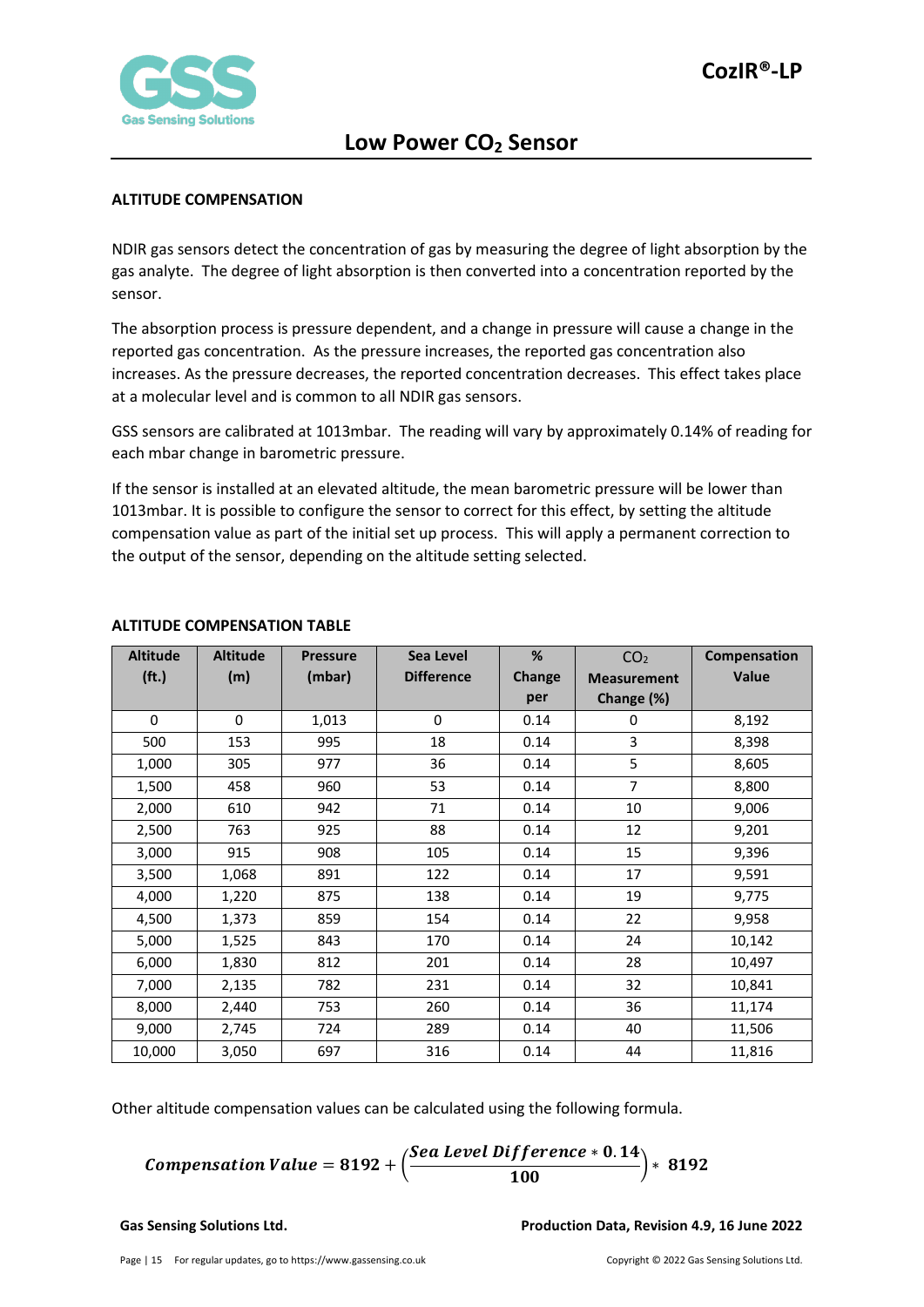

#### <span id="page-15-0"></span>**CONTROL INTERFACE**

The CozIR®-LP is controlled by writing and reading from the sensor via its UART interface. The Rx In and Tx Out pins are normally high, suitable for direct connection to a UART. If the sensor is to be read by a true RS232 device (e.g., a PC), it is necessary to pass through a level converter to step up/down the voltage and invert the signal.

### <span id="page-15-1"></span>**CONTROL INTERFACE TIMING - UART MODE**

| <b>PARAMETER</b>      | <b>SYMBOL</b> | <b>MIN</b> | <b>TYP</b> | <b>MAX</b> | <b>UNIT</b> |  |
|-----------------------|---------------|------------|------------|------------|-------------|--|
| Baud Rate (Fixed)     |               |            | 9,600      |            | Bits/s      |  |
| Data Bits             |               |            |            |            |             |  |
| Parity                |               | None       |            |            |             |  |
| Stop Bits             |               |            |            |            |             |  |
| Hardware Flow Control |               |            | None       |            |             |  |

### <span id="page-15-2"></span>**UART COMMAND PROTOCOL**

All UART commands must be terminated with a carriage return and line feed <CR><LF>, hex 0x0D 0x0A. In this document, this is shown as '\r\n'. UART commands that take a parameter always have a space between the letter and the parameter. The sensor will respond with a '?' if a command is not recognised. The two most common causes are missing spaces or missing <CR><LF> terminators.

All command communications are in ASCII and are terminated by carriage return, line feed (0x0D 0x0A). This document uses the protocol " $\lceil \cdot \rceil$ " to indicate the carriage return line feed. All responses from the sensor, including measurements, have a leading space (ASCII character 32).

The character '#' represents an ASCII representation of a numeric character (0-9). Note there is always a space between the first letter and any parameter. For example, the X command reads "X space 2000 carriage return line feed".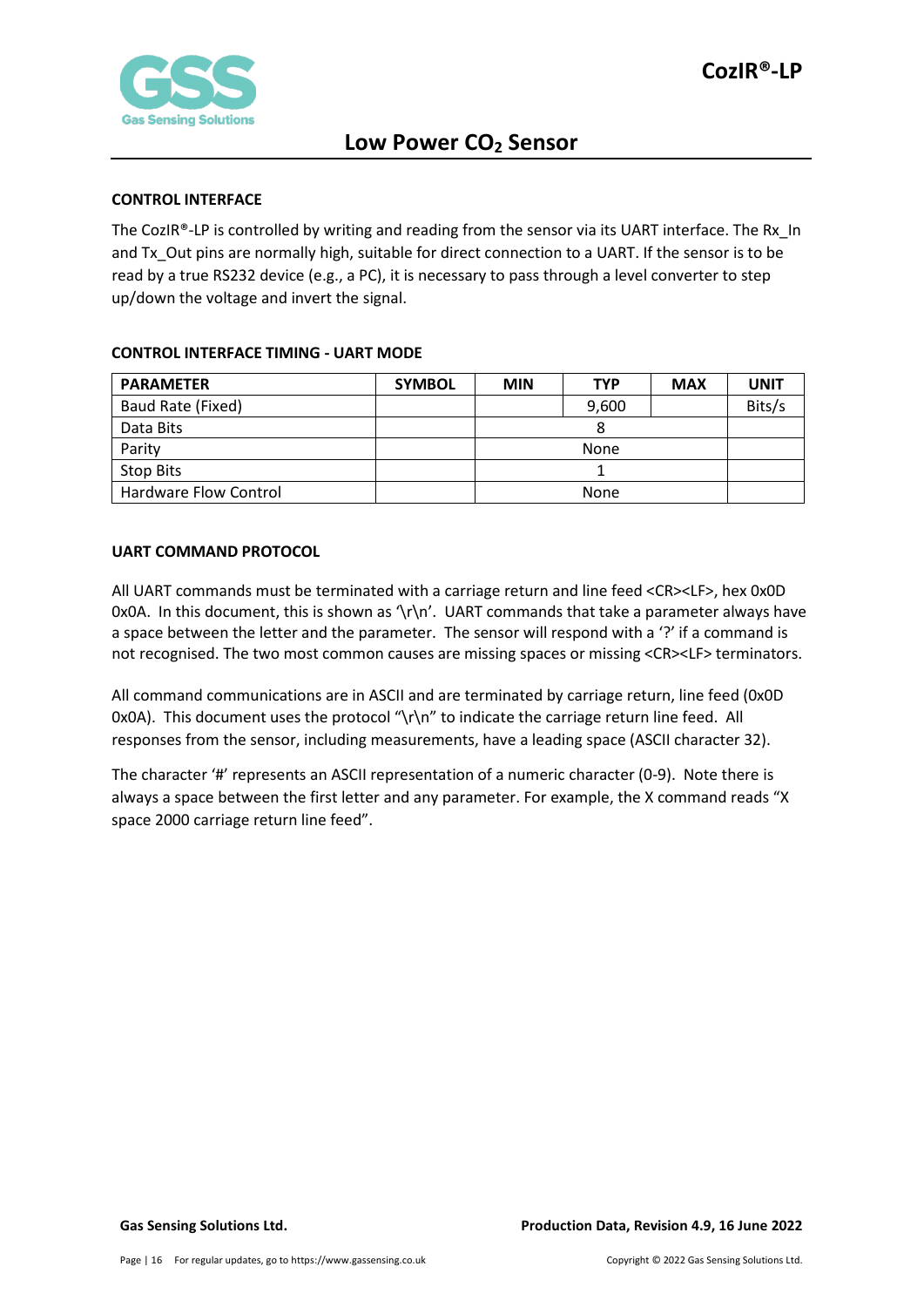

#### <span id="page-16-0"></span>**K COMMAND**

The CozIR®-LP has 3 potential modes of operation, controlled by the K command.

| <b>Mode</b> | Value | <b>Description</b>    |                                                                                                                                                                                                                                                                                                                              |
|-------------|-------|-----------------------|------------------------------------------------------------------------------------------------------------------------------------------------------------------------------------------------------------------------------------------------------------------------------------------------------------------------------|
| Mode 0      | $K=0$ | Sleep Mode            | Sensor is in a SLEEP mode, waiting for commands. No<br>measurements are made. There is no latency in<br>command responses. All commands that report<br>measurements or alter the zero-point settings are<br>disabled in Mode 0. Mode 0 is NOT retained after power<br>cycling.                                               |
| Mode 1      | $K=1$ | <b>Streaming Mode</b> | This is the factory default setting. Measurements are<br>reported twice per second. Commands are processed<br>when received, except during measurement activity, so<br>there may be a time delay of up to 100ms in responding<br>to commands.                                                                                |
| Mode 2      | $K=2$ | Polling Mode          | In polling mode, the sensor only reports readings when<br>requested. The sensor will continue to take<br>measurements in the background, but the output stream<br>is suppressed until data is requested. The sensor will<br>always power up in streaming or polling mode,<br>whichever mode was used before the power cycle. |

| <b>Command</b> | Use                                                          | <b>Default</b> | Range | Example | Response | <b>Comments</b>  |
|----------------|--------------------------------------------------------------|----------------|-------|---------|----------|------------------|
| $K \# \r \n$   | Switches the<br>sensor between<br>different control<br>modes |                |       | $K 1\$  | $K 1\$   | See 'K' Commands |

## <span id="page-16-1"></span>**K COMMAND (0x4B)**

| <b>Description</b> | Sets the control interface mode                                        |  |  |
|--------------------|------------------------------------------------------------------------|--|--|
| <b>Syntax</b>      | ASCII character 'K', SPACE, mode number, terminated by 0x0D 0x0A (CR & |  |  |
|                    | LF)                                                                    |  |  |
| Example            | $K 1\$                                                                 |  |  |
| Response           | K 00001\r\n<br>(this number is variable)                               |  |  |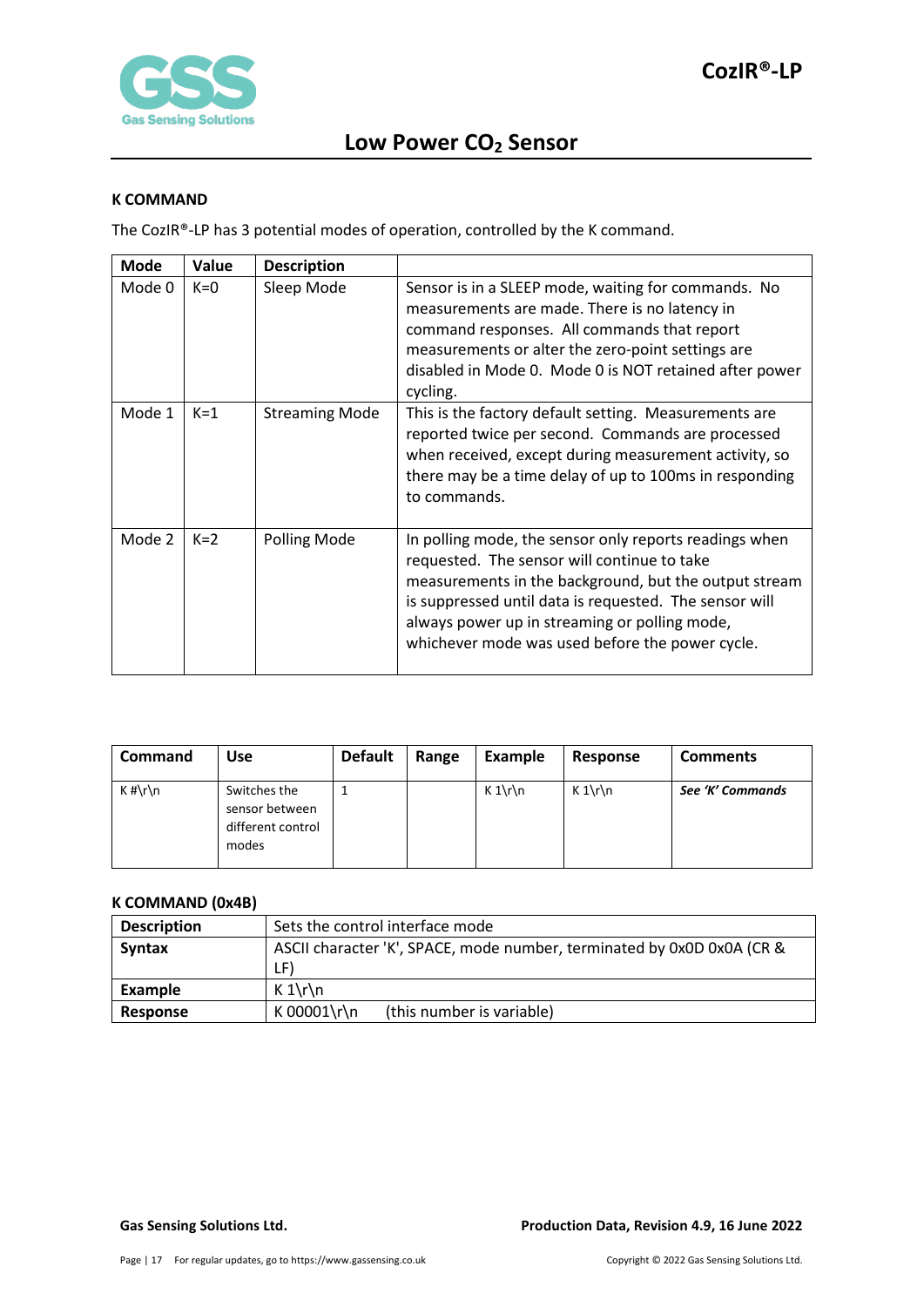

#### <span id="page-17-0"></span>**MEASUREMENT DATA OUTPUTS**

The CozIR®-LP sensor can be configured to provide filtered and unfiltered  $CO<sub>2</sub>$  data as a single string of data. The number of data sets being sent by the sensor is configurable using the 'M' command. Up to 5 different data sets can be transmitted in one string.

| <b>UART</b><br><b>Command</b> | <b>Use</b>                                                                                                 | <b>Default</b> | Range | Example                | Response    | <b>Comments</b>                                                         |
|-------------------------------|------------------------------------------------------------------------------------------------------------|----------------|-------|------------------------|-------------|-------------------------------------------------------------------------|
| M #####\r\n                   | Sets the number of<br>measurement data<br>types output by<br>the sensor. Set<br>##### to the mask<br>value | M 00006\r\n    |       | See "Output<br>Fields" | M #####\r\n | Sets the number of<br>measurement data<br>types output by<br>the sensor |

| <b>Measurement Parameter</b> | <b>Field Identifier</b> | <b>Mask Value</b> |
|------------------------------|-------------------------|-------------------|
| $CO2$ (Filtered)             |                         |                   |
| $CO2$ (Unfiltered)           |                         |                   |

The  $CO<sub>2</sub>$  measurement string is reported as:

```
Z ##### z #####\r\n
```
Where;

 $Z \neq \# \# \# \#$  shows the CO<sub>2</sub> concentration after digitally filtering

and

 $z$  ##### shows the instantaneous  $CO<sub>2</sub>$  concentration without any digital filtering.

The required mask value is the sum of the 'Mask Value' for each field required. To output filtered and unfiltered  $CO<sub>2</sub>$  data, set M=6.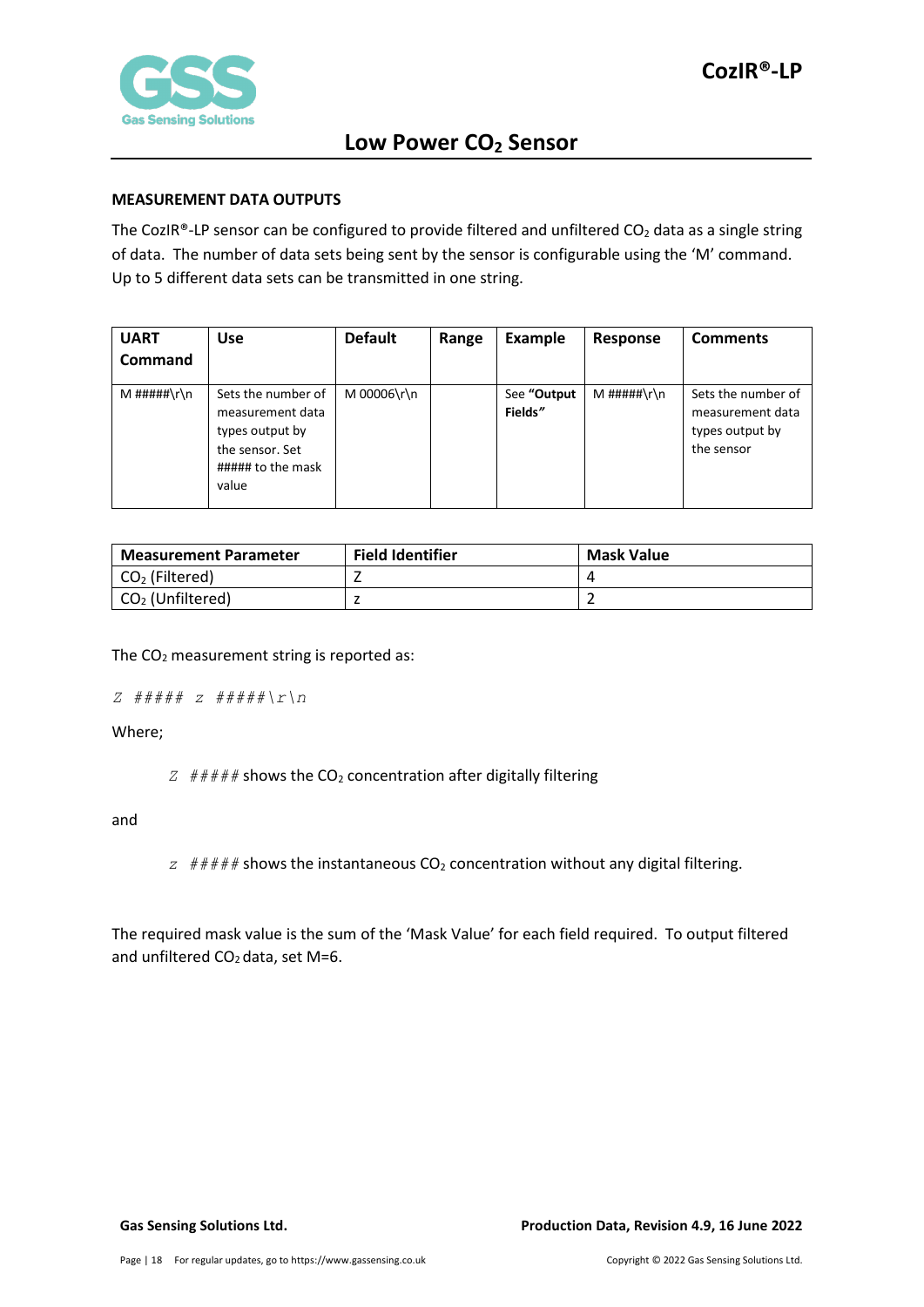

#### <span id="page-18-0"></span>**UART INTERFACE SUMMARY**

| <b>Syntax</b>      | <b>Use</b>                            | <b>Example</b> | Response          | <b>Comments</b>             |
|--------------------|---------------------------------------|----------------|-------------------|-----------------------------|
| A ###\r\n          | Set value of the                      | A 128\r\n      | A 00128\r\n       | See "Digital Filter"        |
|                    | digital filter                        |                |                   |                             |
| a\r\n              | Return the value of                   | a\r\n          | a 00128\r\n       | See "Digital Filter"        |
|                    | the digital filter                    |                |                   |                             |
| $F$ ##########\r\n | Fine Tune the zero                    | F 410 400\r\n  | F 33000\r\n       | See "Zero Point             |
|                    | point                                 |                |                   | Setting"<br>See "Zero Point |
| $G\r\ln$           | Zero-point setting<br>using fresh air | $G\r\ln$       | G 33000\r\n       | Setting"                    |
| $K$ #\r\n          | Switches the sensor                   | $K 1\r \n\ln$  | K 00001\r\n       |                             |
|                    | between different                     |                |                   |                             |
|                    | modes                                 |                |                   |                             |
| M ###\r\n          | Sets the number of                    | $M_6\r\ln$     | M 00006\r\n       | See "Measurement            |
|                    | measurement data                      |                |                   | Data Outputs"               |
|                    | types output by the                   |                |                   |                             |
|                    | sensor                                |                |                   |                             |
| P $8$ ###\r\n      | Sets value of CO <sub>2</sub>         | $P 8 1\$ r\n   | P 00008 00001\r\n | Two-byte value,             |
| $P 9$ #\r\n        | background                            | P 9 144\r\n    | P 00009 00144\r\n | $P 8 = MSB$                 |
|                    | concentration in ppm                  |                |                   | $P 9 = LSB$                 |
|                    | for auto-zeroing                      |                |                   | 400ppm in the               |
|                    |                                       |                |                   | example                     |
| P 10 ###\r\n       | Sets value of CO <sub>2</sub>         | P 10 1\r\n     | P 00010 00001\r\n | Two-byte value,             |
| P 11 #\r\n         | background                            | P 11 144\r\n   | P 00011 00144\r\n | $P 10 = MSB$                |
|                    | concentration in ppm                  |                |                   | $P 11 = LSB$                |
|                    | used for zero- point                  |                |                   |                             |
|                    | setting in fresh air.                 |                |                   | 400ppm in the               |
|                    |                                       |                |                   | example                     |
| Q\r\n              | Reports the latest                    | Q\r\n          | Z 00010\r\n       |                             |
|                    | measurement data                      |                |                   |                             |
|                    | types, as defined by                  |                |                   |                             |
| S#####\r\n         | 'M'<br>Sets the altitude              | S 8192\r\n     | S 08192\r\n       | See "Altitude               |
|                    | compensation value                    |                |                   | Compensation"               |
| s\r\n              | Returns the altitude                  | s\r\n          | s 08192\r\n       | See "Altitude               |
|                    | compensation value                    |                |                   | Compensation"               |
| U\r\n              | Zero-point setting                    | U\r\n          | U 33000\r\n       | See "Zero Point             |
|                    | using nitrogen                        |                |                   | Setting"                    |
| u #####\r\n        | Manual setting of the                 | u 32997\r\n    | u 32997\r\n       | See "Zero Point             |
|                    | zero point.                           |                |                   | Setting"                    |
| $X$ #####\r\n      | Zero-point setting                    | X 2000\r\n     | X 32997\r\n       | See "Zero Point             |
|                    | using a known gas                     |                |                   | Setting"                    |
|                    | calibration                           |                |                   |                             |
| Y\r\n              | Return firmware                       | Y\r\n          | Returns two lines |                             |
|                    | version and sensor<br>serial number   |                |                   |                             |
| Z\r\n              | Return the most                       | $Z\rrn$        | Z 00521\r\n       |                             |
|                    | recent filtered CO <sub>2</sub> 2     |                |                   |                             |
|                    | measurement in ppm                    |                |                   |                             |
| z\r\n              | Return the most                       | z\r\n          | Z 00521\r\n       |                             |
|                    | recent unfiltered CO <sub>2</sub>     |                |                   |                             |

#### **Gas Sensing Solutions Ltd. Production Data, Revision 4.9, 16 June 2022**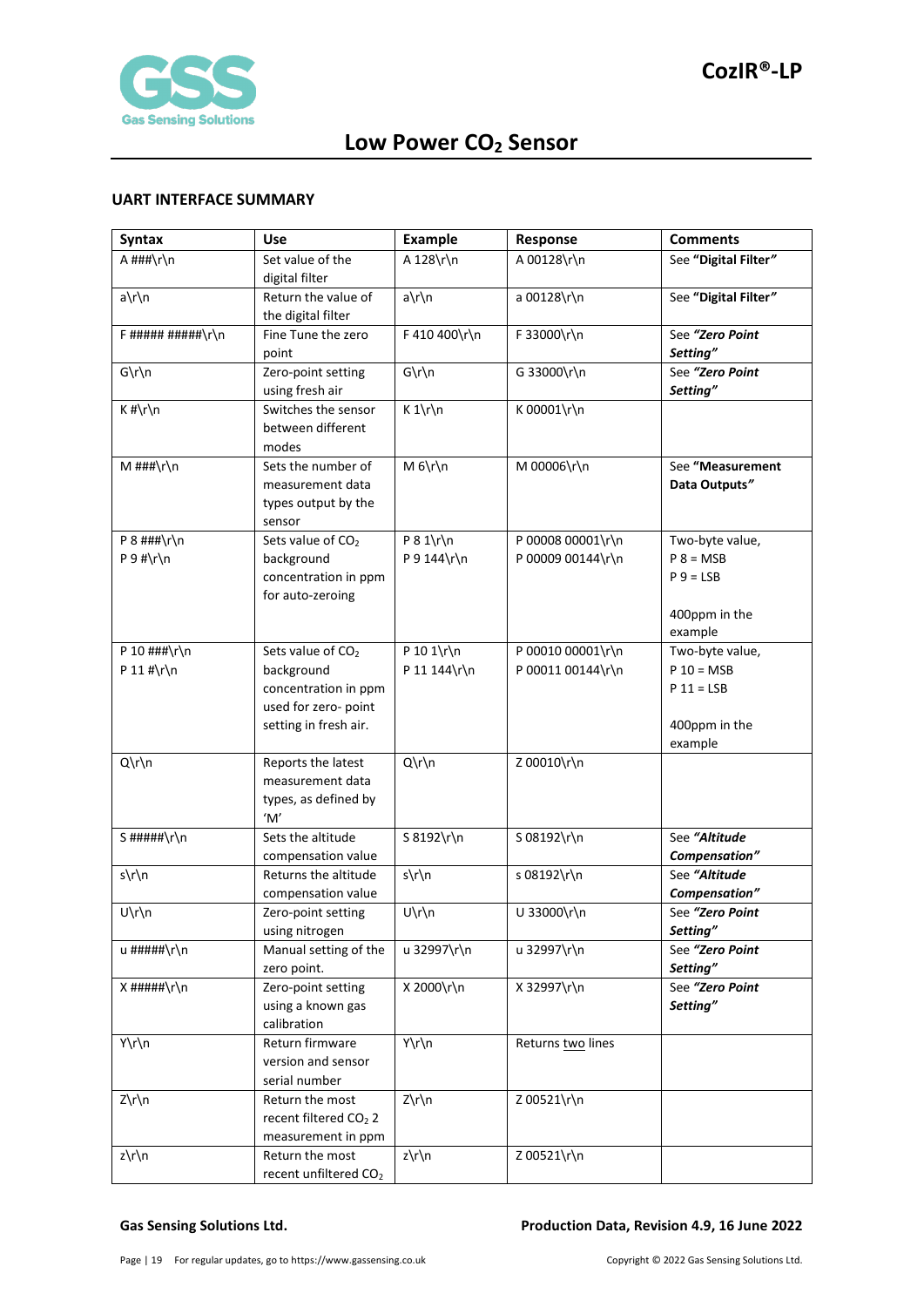

| Low Power CO <sub>2</sub> Sensor |  |  |
|----------------------------------|--|--|
|----------------------------------|--|--|

| Syntax         | <b>Use</b>           | <b>Example</b>       | Response      | <b>Comments</b>      |
|----------------|----------------------|----------------------|---------------|----------------------|
|                | 2 measurement in     |                      |               |                      |
|                | ppm                  |                      |               |                      |
| @ ## ##\r\n    | Sets the timing for  | @ 1.0 8.0\r\n        | @ 1.0 8.0\r\n | See "Auto-zero       |
|                | initial and interval |                      |               | setting" for details |
|                | auto-zero periods    |                      |               |                      |
| $@\r\ln$       | Returns the Auto-    | @ 1.0 8.0\r\n        | @ 1.0 8.0\r\n | See "Auto-zero       |
|                | zero configuration   |                      |               | setting" for details |
| @ 0\r\n        | Switch Auto-zeroing  | @ 0\r\n              | @ 0\r\n       | See "Auto-zero       |
|                | on or off            |                      |               | setting" for details |
| $\cdot \int n$ | Returns the scaling  | $\cdot \int r \, dr$ | $.00001\$     | Multiply by 1 in the |
|                | factor multiplier    |                      |               | example              |
|                | required to convert  |                      |               |                      |
|                | the Z or z output to |                      |               |                      |
|                | ppm                  |                      |               |                      |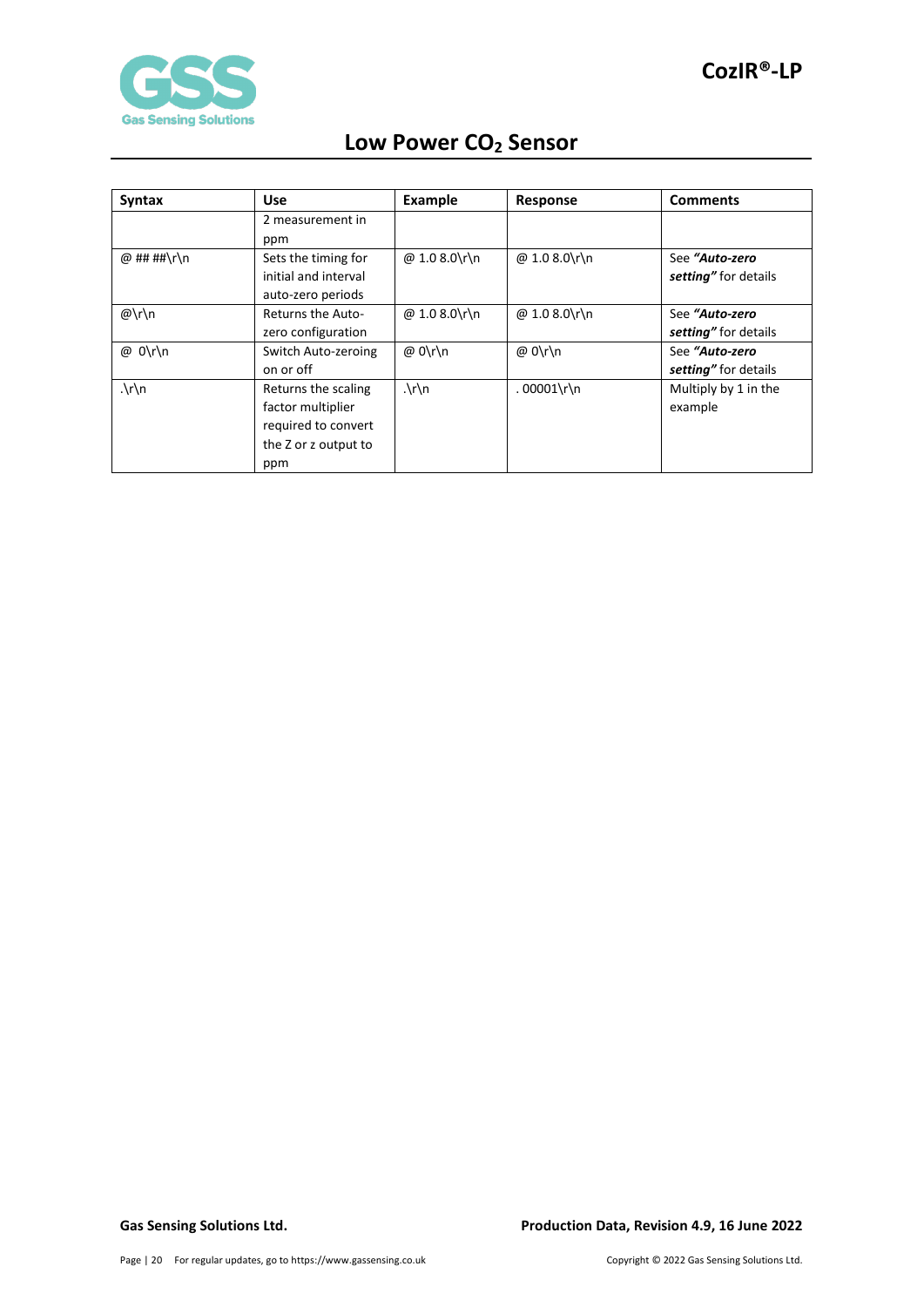

#### <span id="page-20-0"></span>**CO2 LEVEL MEASUREMENT VALUE - Z INFORMATION (0x5A)**

| <b>Description</b> | Reports the latest filtered $CO2$ measurement          |
|--------------------|--------------------------------------------------------|
| <b>Syntax</b>      | ASCII Character 'Z', terminated by 0x0D 0x0A (CR & LF) |
| Example            | $Z\Gamma$                                              |
| Response           | Z 00521\r\n                                            |

This value needs to be multiplied by the appropriate multiplier to get the ppm value.

### <span id="page-20-1"></span>**CO2 LEVEL MEASUREMENT VALUE - z INFORMATION (0x7A)**

The sensor is also capable of reporting the real time unfiltered  $CO<sub>2</sub>$  measurement value.

| <b>Description</b> | Reports the unfiltered $CO2$ measurement               |
|--------------------|--------------------------------------------------------|
| <b>Syntax</b>      | ASCII Character 'z', terminated by 0x0D 0x0A (CR & LF) |
| Example            | $z\$ n                                                 |
| Response           | z 00521\r\n                                            |

### <span id="page-20-2"></span>**CO2 MEASUREMENT Z SCALING FACTOR – UART MODE**

To calculate the measurement value in ppm, the 'Z' or 'z' value must be converted into ppm by using the '.' multiplier factor. The multiplier will depend on the full-scale measurement range of the sensor.

| <b>Measurement</b>     | CO <sub>2</sub> Measurement | $CO2$ 2 Measurement | Example            |
|------------------------|-----------------------------|---------------------|--------------------|
| <b>Range of Sensor</b> | <b>Scaling Factor (Z)</b>   | <b>Output Units</b> |                    |
| $0 - 1%$               |                             | ppm                 | $Z$ 00521 = 521ppm |

#### <span id="page-20-3"></span>**'.' COMMAND (0x2E)**

To calculate the measurement value in ppm, the 'Z' or 'z' value must be converted into ppm by using the '.' multiplier factor. This multiplier will depend on the full-scale measurement range of the sensor. The multiplier is related to the full-scale range of the sensor. The multiplier must also be used when sending  $CO<sub>2</sub>$  concentration levels to the sensor, for example when setting the fresh air CO2 concentration value. The '.' Command can also be used to read back the scaling factor.

| <b>Description</b> | Returns a number indicating what multiplier must be applied to the $ZCO2$ |  |  |  |
|--------------------|---------------------------------------------------------------------------|--|--|--|
|                    | measurement output to convert it into ppm.                                |  |  |  |
| <b>Syntax</b>      | ASCII character '.', terminated by 0x0D 0x0A (CR & LF)                    |  |  |  |
| Example            | .\r\n                                                                     |  |  |  |
| Response           | . 00001\r\n<br>(this number is always 1 for CozIR®-LP)                    |  |  |  |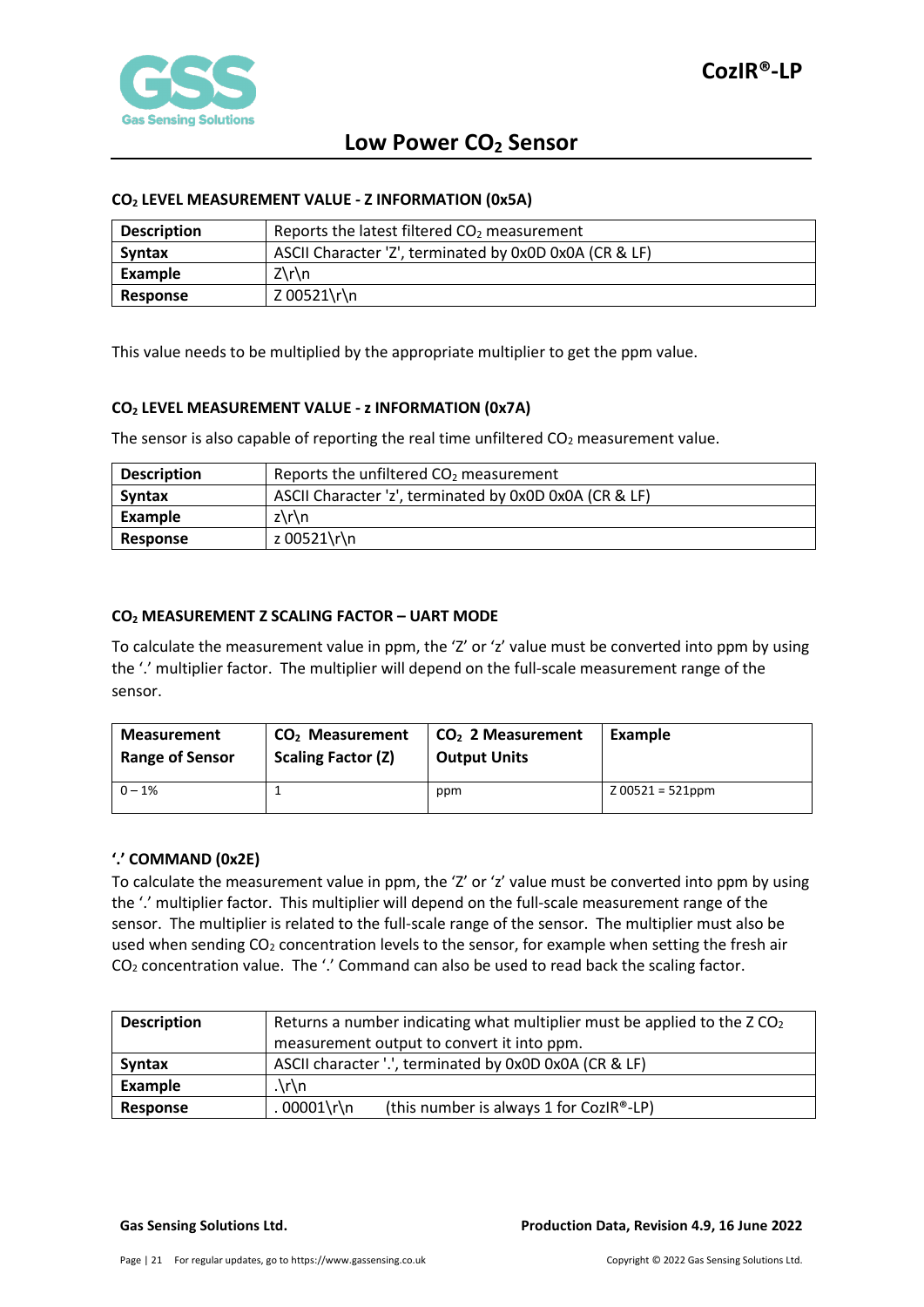

#### <span id="page-21-0"></span>**DIGITAL FILTER COMMANDS**

| <b>Command</b>     | Use                                | <b>Default</b> | Range     | Example     | Response    | <b>Comments</b> |
|--------------------|------------------------------------|----------------|-----------|-------------|-------------|-----------------|
| A $\# \# \{r \}$ n | Set value of the<br>digital filter | 16             | $0 - 255$ | A $16\$ r\n | A 00016\r\n |                 |
| a\r\n              | Return value of<br>digital filter  |                | $0 - 255$ | a\r\n       | a 00016\r\n |                 |

### <span id="page-21-1"></span>**A COMMAND (0x41)**

| <b>Description</b> | Set the value of the digital filter                                    |  |  |  |
|--------------------|------------------------------------------------------------------------|--|--|--|
| Syntax             | ASCII character 'A', SPACE, decimal, terminated by 0x0D 0x0A (CR & LF) |  |  |  |
| Example            | A 16\r\n                                                               |  |  |  |
| Response           | A 00016\r\n<br>(this number is variable)                               |  |  |  |

### <span id="page-21-2"></span>**a COMMAND (0x61)**

| <b>Description</b> | Read the value of the digital filter                                   |  |  |  |
|--------------------|------------------------------------------------------------------------|--|--|--|
| <b>Syntax</b>      | ASCII character 'A', SPACE, decimal, terminated by 0x0D 0x0A (CR & LF) |  |  |  |
| Example            | A $16\$ r\n                                                            |  |  |  |
| Response           | A 00016\r\n<br>(this number is variable)                               |  |  |  |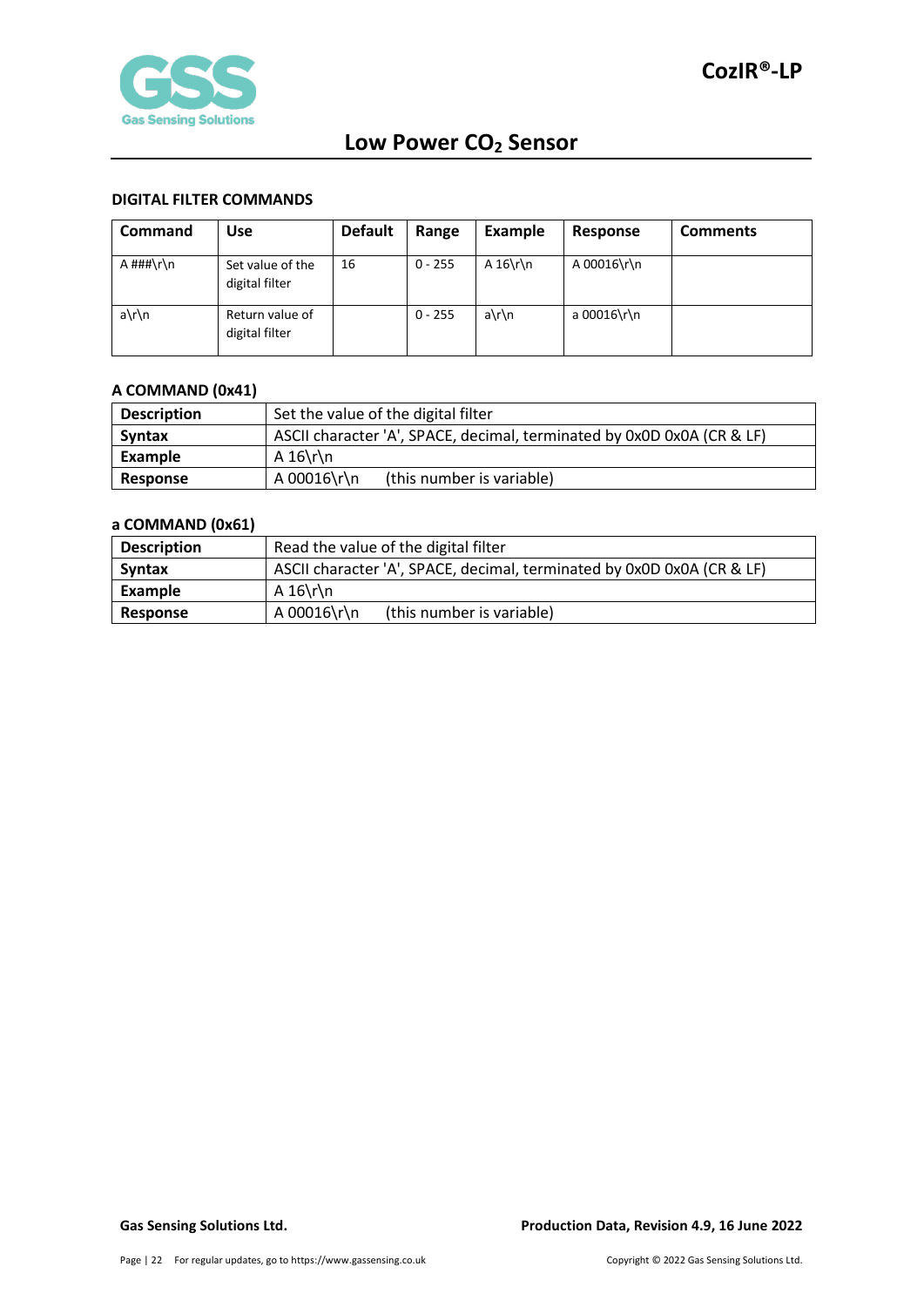

#### <span id="page-22-0"></span>**ZERO SETTING COMMANDS – UART MODE**

| Command                        | <b>Use</b>                                                                                                                | <b>Default</b>              | Range | <b>Example</b>                                                             | Response                                         | <b>Comments</b>                   |
|--------------------------------|---------------------------------------------------------------------------------------------------------------------------|-----------------------------|-------|----------------------------------------------------------------------------|--------------------------------------------------|-----------------------------------|
| $F$ ##########\r\n             | Fine Tune the<br>zero point                                                                                               |                             |       | F 410 390\r\n                                                              | F 33000\r\n                                      | See "Zero Point<br>Setting"       |
| $G\r\ln$                       | Zero-point<br>setting using<br>fresh air                                                                                  |                             |       | $G\r\ln$                                                                   | G 33000\r\n                                      | See "Zero Point<br><b>Setting</b> |
| $U\r\ln$                       | Zero-point<br>setting using<br>nitrogen                                                                                   |                             |       | U\r\n                                                                      | U 33000\r\n                                      | See "Zero Point<br>Setting"       |
| u #####\r\n                    | Manual setting<br>of the zero<br>point                                                                                    |                             |       | u 32997\r\n                                                                | u 32997\r\n                                      | See "Zero Point<br>Setting"       |
| $X$ #####\r\n                  | Zero-point<br>setting using a<br>known gas<br>concentration<br>(in ppm)                                                   |                             |       | X 1000\r\n                                                                 | X 32997\r\n                                      | See "Zero Point<br>Setting"       |
| $P$ 8 ###\r\n<br>$P 9$ #\r\n   | Sets value of<br>CO <sub>2</sub> background<br>concentration<br>in ppm for auto-<br>zeroing                               | $P 8 1\$ r\n<br>P 9 144\r\n |       | Two-byte value<br>$P 8 = MSB$<br>$P 9 = LSB$<br>400ppm in the<br>example   | $P$ 8 ###\r\n<br>$P$ 9 ###\r\n                   |                                   |
| P 10 $\#$ ##\r\n<br>P 11 #\r\n | Sets value of<br>CO <sub>2</sub> background<br>concentration<br>in ppm used for<br>zero-point<br>setting in fresh<br>air. | P 10 1\r\n<br>P 11 144\r\n  |       | Two-byte value<br>$P 10 = MSB$<br>$P 11 = LSB$<br>400ppm in the<br>example | P 10 $\#$ # $\hbar$ \n<br>P 11 $\#$ # $\r \n\ln$ |                                   |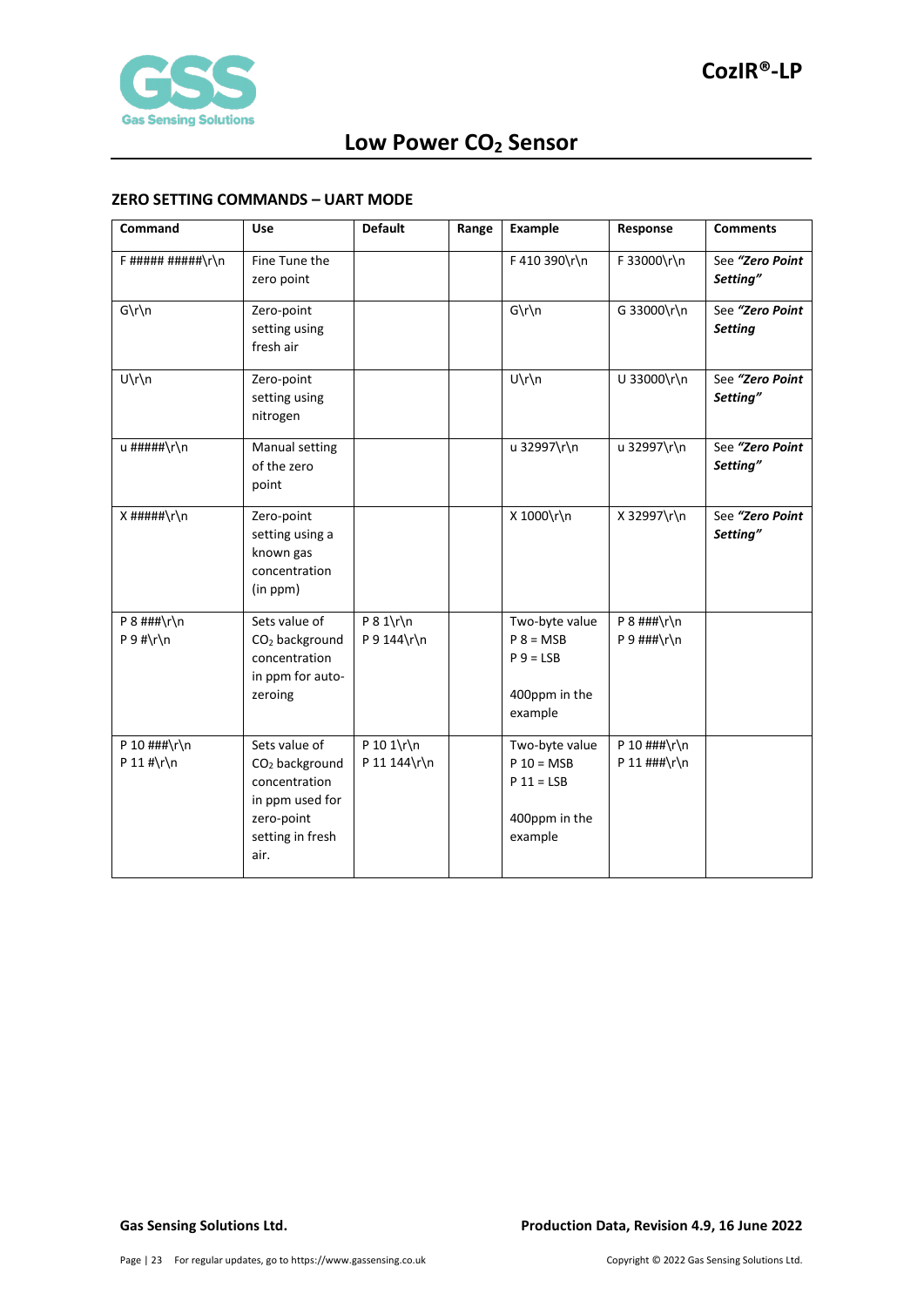

## <span id="page-23-0"></span>**F COMMAND (0x46)**

| <b>Description</b> | Sets the zero-point using a known reading and a known $CO2$ concentration    |  |  |  |  |
|--------------------|------------------------------------------------------------------------------|--|--|--|--|
|                    | terminated by 0x0D 0x0A (CR & LF)                                            |  |  |  |  |
| <b>Syntax</b>      | ASCII character 'F', SPACE, then the reported gas concentration, SPACE, then |  |  |  |  |
|                    | the actual gas concentration, terminated by 0x0D 0x0A (CR & LF)              |  |  |  |  |
| Example            | $F$ 41 39\r\n                                                                |  |  |  |  |
| Response           | F 33000\r\n<br>(the numbers are variable)                                    |  |  |  |  |

### <span id="page-23-1"></span>**G COMMAND (0x47)**

| <b>Description</b> | Sets the zero point assuming the sensor is in fresh air (typically 400ppm $CO2$ ) |  |  |  |  |
|--------------------|-----------------------------------------------------------------------------------|--|--|--|--|
|                    | but level can be set by user - see P commands.)                                   |  |  |  |  |
| Syntax             | ASCII character 'G' terminated by 0x0D 0x0A (CR & LF)                             |  |  |  |  |
| Example            | $G\$ n                                                                            |  |  |  |  |
| Response           | G 33000\r\n<br>(the number is variable)                                           |  |  |  |  |

#### <span id="page-23-2"></span>**U COMMAND (0x55)**

| <b>Description</b> | Sets the zero point assuming the sensor is in 0ppm $CO2$ such as nitrogen. |  |  |  |
|--------------------|----------------------------------------------------------------------------|--|--|--|
| <b>Syntax</b>      | ASCII Character 'U' terminated by 0x0D 0x0A (CR & LF)                      |  |  |  |
| Example            | $U\$ n                                                                     |  |  |  |
| Response           | U 32767\r\n<br>(the number is variable)                                    |  |  |  |

### <span id="page-23-3"></span>**u COMMAND (0x75)**

| <b>Description</b> | Forces a specific zero set point value.                                    |  |  |  |
|--------------------|----------------------------------------------------------------------------|--|--|--|
|                    | Input value is scaled by $CO2$ value multiplier, see '.' command.          |  |  |  |
| <b>Syntax</b>      | ASCII character 'u', SPACE, then the gas concentration, terminated by 0x0D |  |  |  |
|                    | 0x0A (CR & LF)                                                             |  |  |  |
| Example            | u 32767\r\n                                                                |  |  |  |
| Response           | u 32767\r\n                                                                |  |  |  |

#### <span id="page-23-4"></span>**X COMMAND (0x58)**

| <b>Description</b> | Sets the zero point with the sensor in a known concentration of $CO2$ . Input |  |  |  |  |
|--------------------|-------------------------------------------------------------------------------|--|--|--|--|
|                    | value is scaled by the CO <sub>2</sub> value multiplier, see '.' command.     |  |  |  |  |
| <b>Syntax</b>      | ASCII character 'X', SPACE, then the gas concentration, terminated by 0x0D    |  |  |  |  |
|                    | (CR & LF)                                                                     |  |  |  |  |
| Example            | X 1000\r\n                                                                    |  |  |  |  |
| Response           | X 33000\r\n<br>(the number is variable).                                      |  |  |  |  |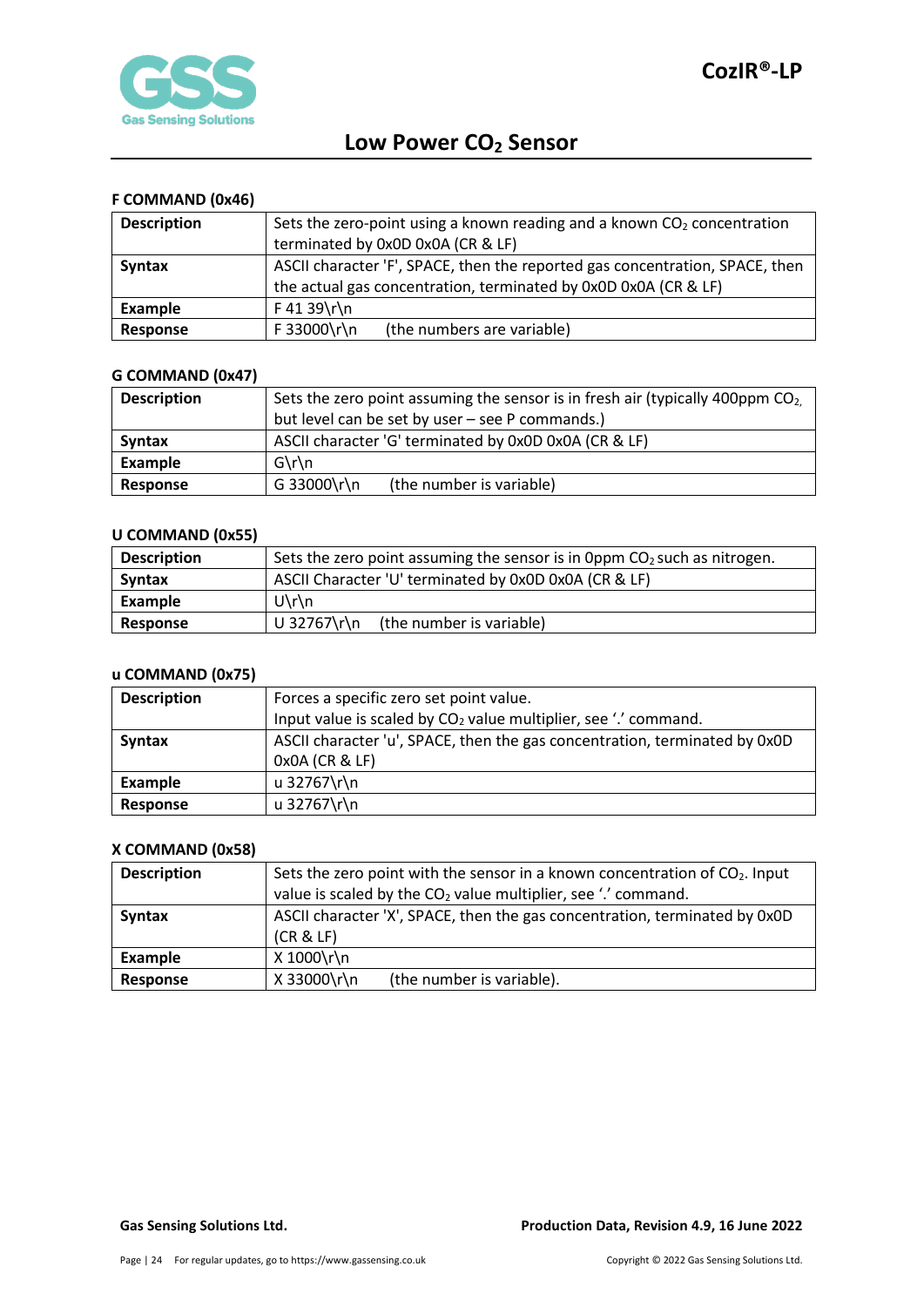

### <span id="page-24-0"></span>**P COMMAND - CO2 Level for Auto-Zeroing**

| <b>Description</b> | Sets the value of $CO2$ in ppm used for auto-zeroing.                       |
|--------------------|-----------------------------------------------------------------------------|
|                    | Input value is scaled by $CO2$ value multiplier, see '.' command.           |
| <b>Syntax</b>      | ASCII character 'P', SPACE, then 8, SPACE, then MSB terminated by 0x0D      |
|                    | 0x0A (CR & LF)                                                              |
|                    |                                                                             |
|                    | ASCII character 'P' then a space, then 9, then a space, then LSB terminated |
|                    | by 0x0D 0x0A (CR & LF)                                                      |
| <b>Example</b>     | $P 8 0 \rln$                                                                |
|                    | $P$ 9 40\r\n                                                                |
| Response           | $p 8 0 \rightharpoonup n$                                                   |
|                    | $p \frac{9}{40}$ r $\ln$                                                    |

The value is entered as a two-byte word, MSB first.

MSB = Integer (Concentration/256) LSB = Concentration – (256\*MSB)

In the above example, target  $CO<sub>2</sub>$  background concentration is 400ppm.

MSB = Integer (400/256) = 1  $LSB = 400 - 256 = 144$ 

*The default value is 400ppm.*

#### <span id="page-24-1"></span>**P COMMAND – CO2 Level for Zero-Point Setting**

| <b>Description</b> | Sets value of $CO2$ in ppm for zero-point setting in fresh air.              |  |  |  |  |
|--------------------|------------------------------------------------------------------------------|--|--|--|--|
| <b>Syntax</b>      | ASCII character 'P' then a space, then 10, then a space, then MSB            |  |  |  |  |
|                    | terminated by 0x0D 0x0A (CR & LF)                                            |  |  |  |  |
|                    |                                                                              |  |  |  |  |
|                    | ASCII character 'P' then a space, then 11, then a space, then LSB terminated |  |  |  |  |
|                    | by 0x0D 0x0A (CR & LF)                                                       |  |  |  |  |
| <b>Example</b>     | P 10 $7\$ r\n                                                                |  |  |  |  |
|                    | P 11 208\r\n                                                                 |  |  |  |  |
| Response           | P 00010 00007\r\n                                                            |  |  |  |  |
|                    | P 00011 00208\r\n                                                            |  |  |  |  |

MSB = Integer (Concentration/256) LSB = Concentration – (256\*MSB)

In the above example, target zero-point  $CO<sub>2</sub>$  concentration is 2000ppm.

MSB = Integer (2000/256) = 7  $LSB = 2000 - (256*MSB) = 208$ 

#### *The default value is 400ppm.*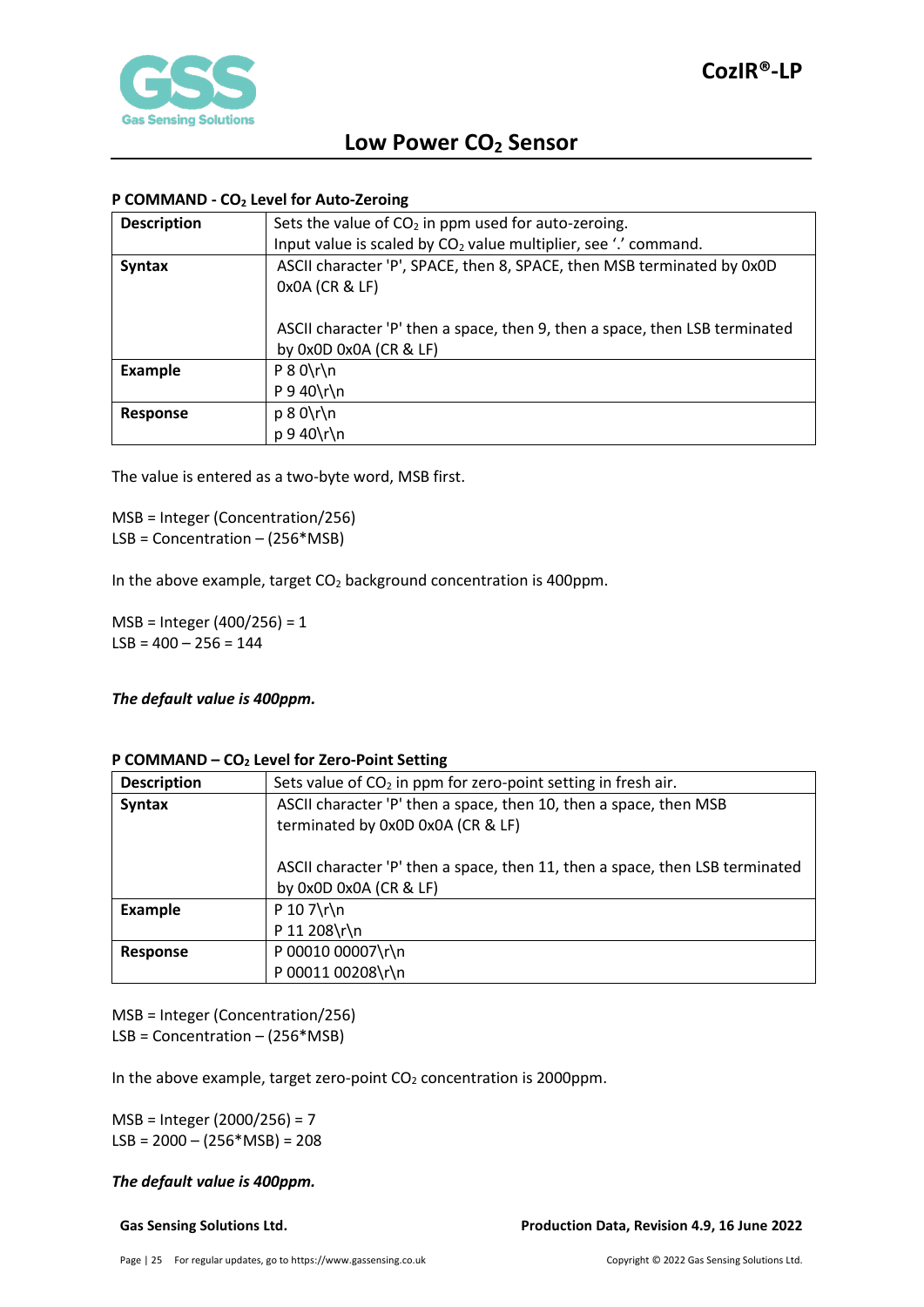

#### <span id="page-25-0"></span>**AUTO-ZERO INTERVALS**

| <b>UART</b><br><b>Command</b> | <b>Use</b>                        | <b>Default</b> | Range                    | Example       | Response      | <b>Comments</b>                            |
|-------------------------------|-----------------------------------|----------------|--------------------------|---------------|---------------|--------------------------------------------|
| @ #.# #.#\r\n                 | Auto-zero<br>interval<br>settings | 1.08.0         | $0.1$ to<br>37.9<br>days | @ 1.0 8.0\r\n | @ 1.0 8.0\r\n | See "Auto-Zero<br>Function" for<br>details |

#### <span id="page-25-1"></span>**@ COMMAND (0x40)**

| <b>Description</b> | Set the 'Initial Interval' and 'Regular Interval' for auto-zero events. |  |  |
|--------------------|-------------------------------------------------------------------------|--|--|
| <b>Syntax</b>      | ASCII character '@', SPACE, decimal, SPACE, decimal terminated by 0x0D  |  |  |
|                    | 0x0A (CR & LF)                                                          |  |  |
| Example            | @ 1.0 8.0\r\n                                                           |  |  |
| Response           | @ 1.0 8.0\r\n<br>(the number mirrors the input value)                   |  |  |

Both the initial interval and regular interval are given in days. Both must be entered with a decimal point and one figure after the decimal point. In the above example, the auto-zeroing interval is set to 8 days, and the initial interval set to 1 day.

The CozIR®-LP has auto-zero ENABLED by default. The default values are an initial interval of 1.0 day and an on-going interval of 8.0 days.

- To set auto-zero OFF, send *@ 0\r\n*
- To set auto-zero ON, send @ #.# #.#\r\n (integer numbers for initial period and regular period)
- To determine the auto-zeroing configuration, send  $@{\rceil}$ n
- If the auto-zero function is OFF, @\r\n will return 0.
- If the auto-zero is ON,  $@{\rceil}$ n will return 1.0 8.0 (for the default values).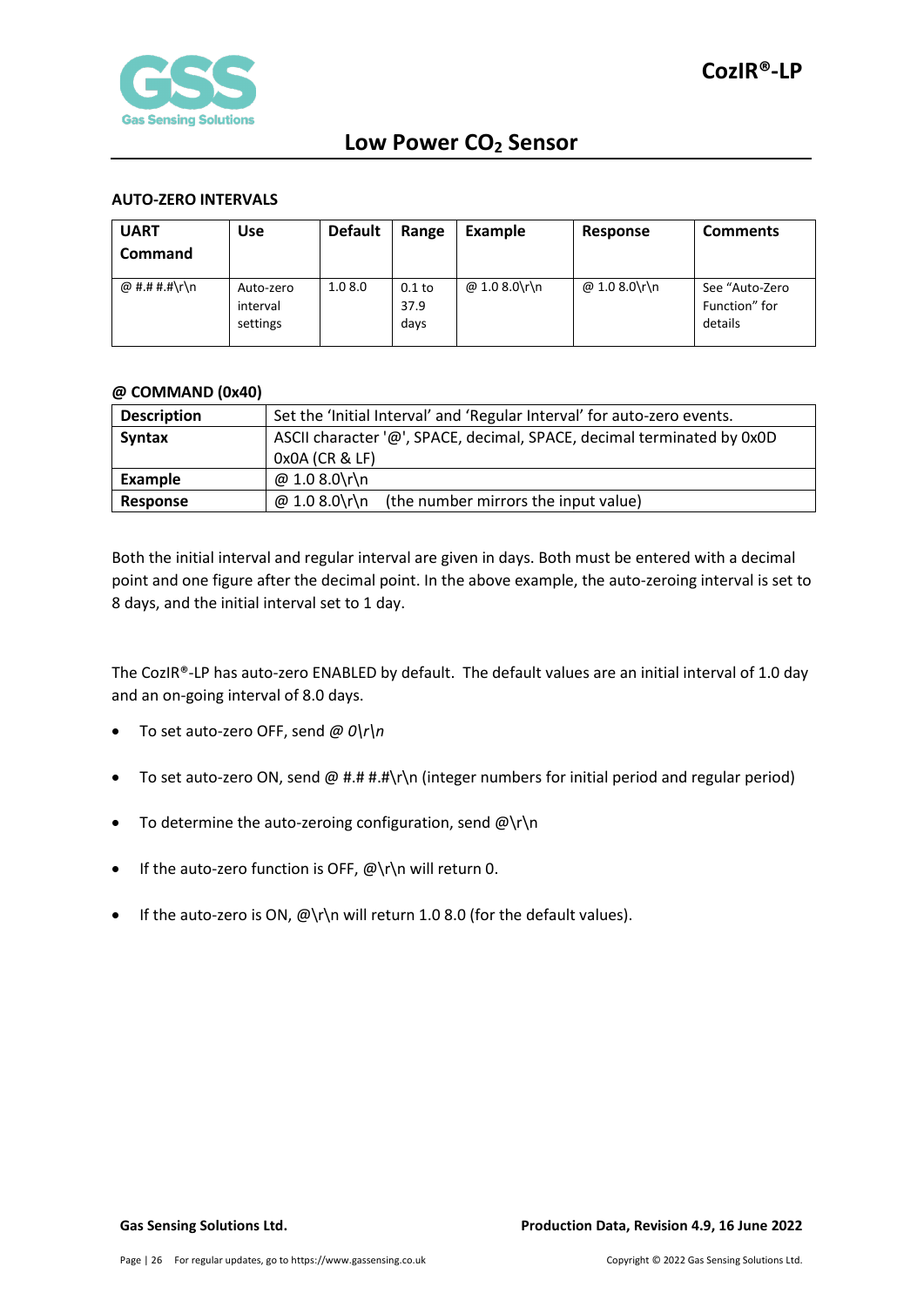

#### <span id="page-26-0"></span>**ALTITUDE COMPENSATION – UART MODE**

| <b>UART</b><br>Command | <b>Use</b>                                | <b>Default</b> | Range   | Example    | Response      | <b>Comments</b>                |
|------------------------|-------------------------------------------|----------------|---------|------------|---------------|--------------------------------|
| S#####\r\n             | Sets the altitude<br>compensation value   | 8192           | 0-65536 | S 8192\r\n | $S$ 08192\r\n | See "Altitude<br>Compensation" |
| $s\$ n                 | Return the altitude<br>compensation value |                |         | $s\$ n     | s 08192\r\n   | See "Altitude<br>Compensation" |

## <span id="page-26-1"></span>**S COMMAND (0x53)**

| <b>Description</b> | Set the 'Altitude Compensation' value                                  |                                      |  |
|--------------------|------------------------------------------------------------------------|--------------------------------------|--|
| Syntax             | ASCII character 'S', SPACE, decimal, terminated by 0x0D 0x0A (CR & LF) |                                      |  |
| Example            | $S 8192 \rln$                                                          |                                      |  |
| Response           | $S 8192 \rln$                                                          | (the number mirrors the input value) |  |

### <span id="page-26-2"></span>**s COMMAND (0x73)**

| <b>Description</b> | Reports the 'Altitude Compensation' value.             |  |  |
|--------------------|--------------------------------------------------------|--|--|
| <b>Syntax</b>      | ASCII Character 's', terminated by 0x0D 0x0A (CR & LF) |  |  |
| Example            | $s\$ n                                                 |  |  |
| <b>Response</b>    | s 8192\r\n                                             |  |  |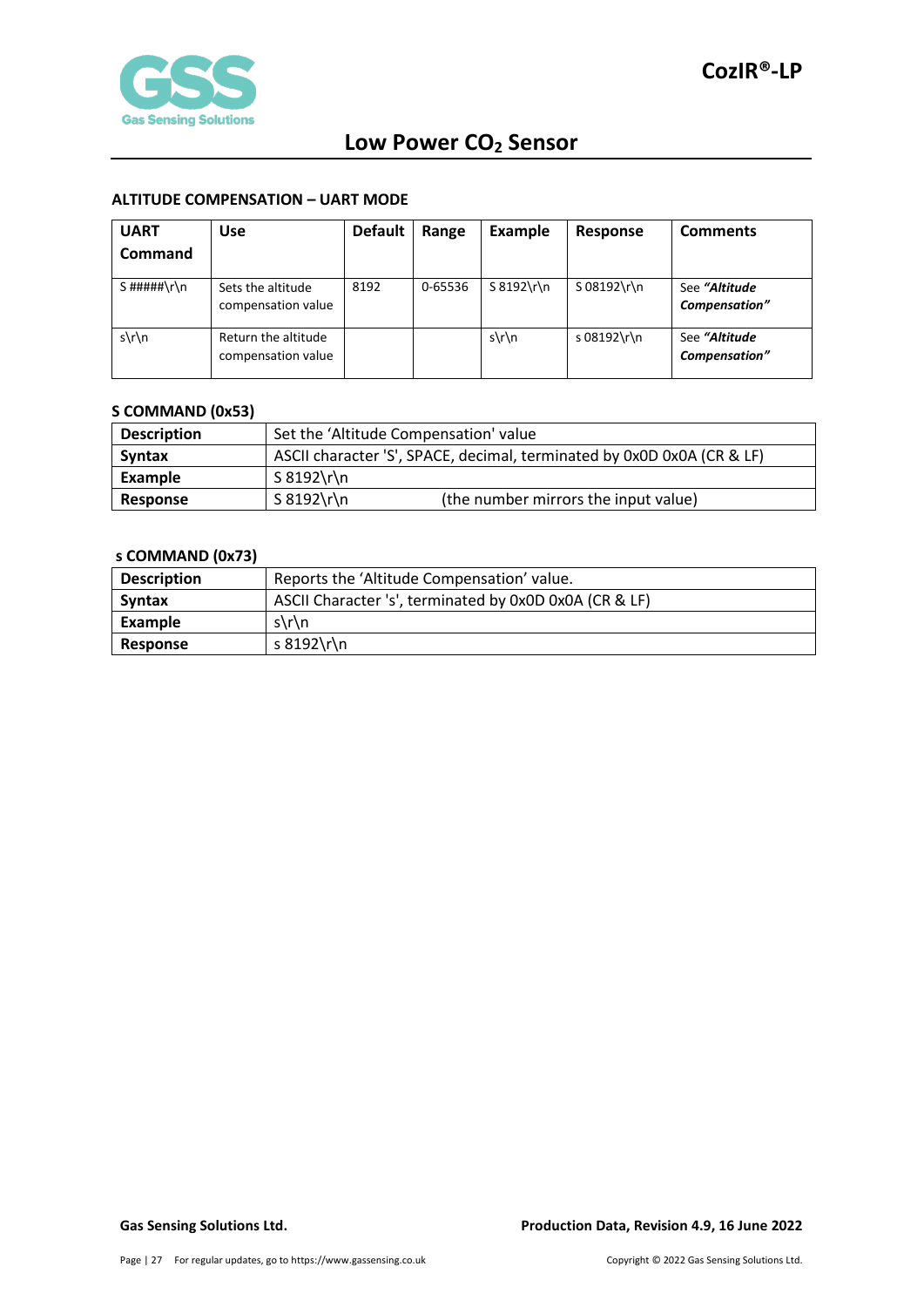

#### <span id="page-27-0"></span>**SERIAL NUMBER AND FIRMWARE VERSION – UART MODE**

| <b>UART Command</b> | <b>Use</b>                                                      | <b>Default</b> | Range | <b>Example</b> | Response             | <b>Comments</b> |
|---------------------|-----------------------------------------------------------------|----------------|-------|----------------|----------------------|-----------------|
| Y\r\n               | Return<br>firmware<br>version and<br>sensor<br>serial<br>number |                |       | Y\r\n          | Returns two<br>lines |                 |

### <span id="page-27-1"></span>**Y COMMAND (0x59)**

| <b>Description</b> | The present version string for the firmware and serial number of the sensor. |  |  |  |
|--------------------|------------------------------------------------------------------------------|--|--|--|
| <b>Syntax</b>      | ASCII character 'Y', terminated by 0x0d 0x0a (CR & LF)                       |  |  |  |
| <b>Example</b>     | $Y\r\ln$                                                                     |  |  |  |
| Response           | Y, Aug 25 2021, 14: 19: 56, LP15132                                          |  |  |  |
|                    | B 528148 00000                                                               |  |  |  |
|                    |                                                                              |  |  |  |
|                    | Where;                                                                       |  |  |  |
|                    |                                                                              |  |  |  |
|                    | Aug 25 2021,14:19:56 is the firmware compile date and time                   |  |  |  |
|                    | LP15132 is the firmware revision                                             |  |  |  |
|                    | 528148 is the sensor ID                                                      |  |  |  |

N.B. This command returns two lines split by a carriage return line feed and terminated by a carriage return line feed. This command requires that the sensor has been stopped (see 'K' command).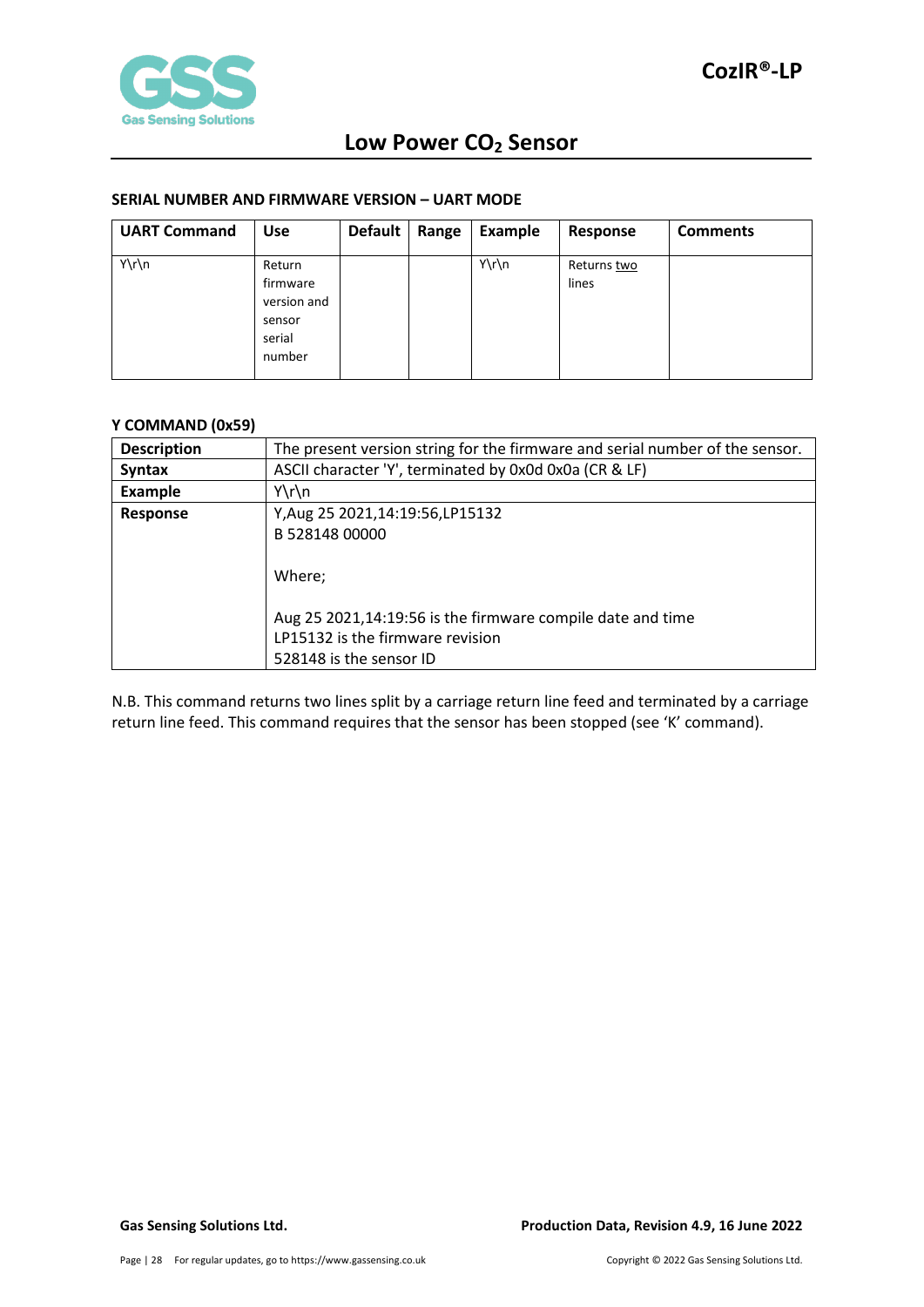

#### <span id="page-28-0"></span>**CONNECTION DIAGRAM FOR UART INTERFACE**